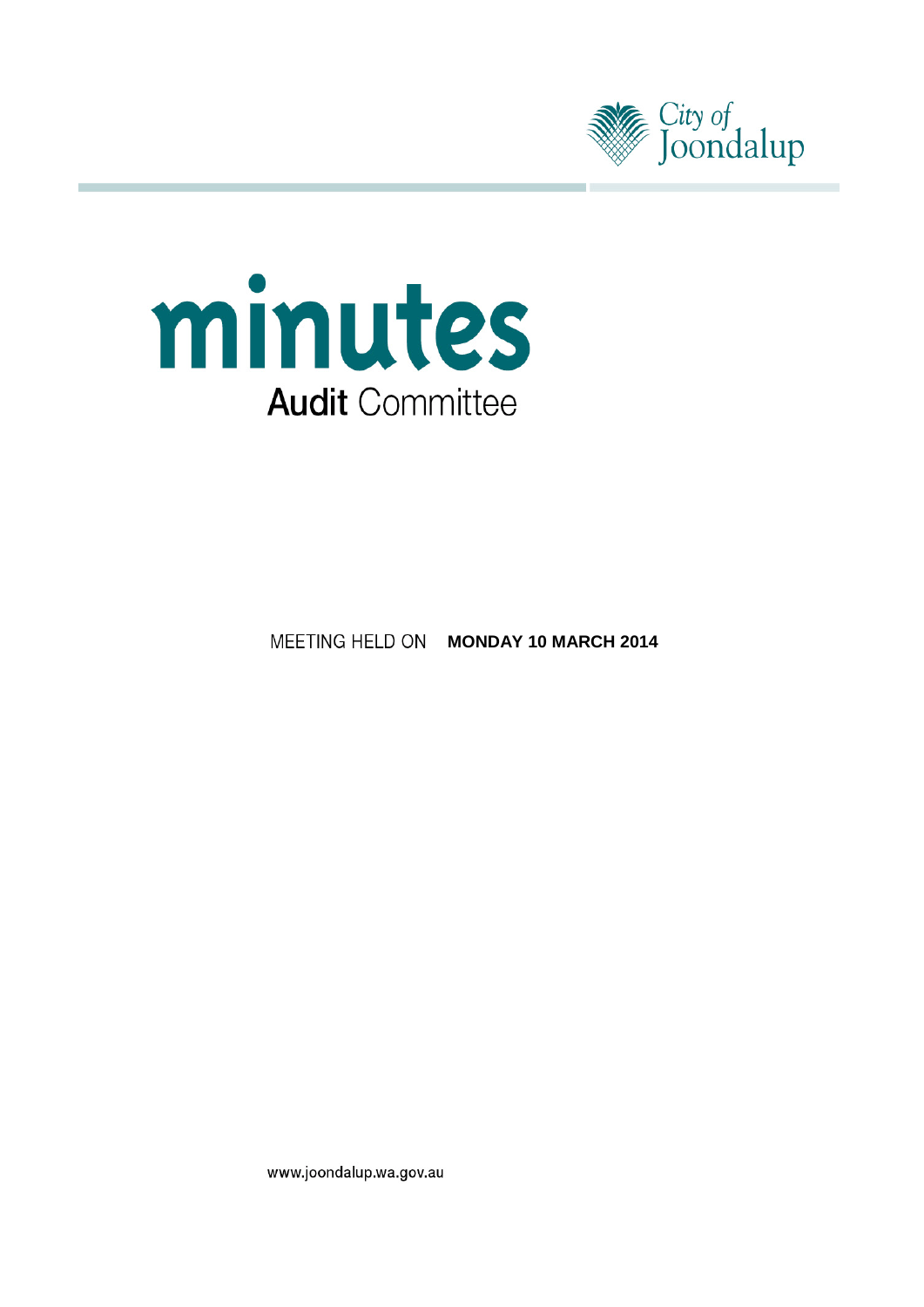## **TABLE OF CONTENTS**

| Item No.       | <b>Title</b>                                                                                                                | Page No.        |
|----------------|-----------------------------------------------------------------------------------------------------------------------------|-----------------|
|                | <b>Declaration of Opening</b>                                                                                               | 3               |
|                | <b>Declarations of Interest</b>                                                                                             | 3               |
|                | Apologies/Leave of absence                                                                                                  | 4               |
|                | <b>Confirmation of Minutes</b>                                                                                              | 5               |
|                | Announcements by the Presiding Member without discussion                                                                    | $5\phantom{.0}$ |
|                | Identification of matters for which the meeting may be closed to<br>the public                                              | $5\phantom{.0}$ |
|                | <b>Petitions and deputations</b>                                                                                            | $5\phantom{.0}$ |
|                | <b>Reports</b>                                                                                                              | 6               |
| 1              | Adoption of meeting dates for 2014 - Audit Committee - [50068]                                                              | 6               |
| $\overline{2}$ | Half Yearly Report - Contract Extensions - 1 July 2013 to<br>31 December 2013 - [07032]                                     | 9               |
| 3              | Half Yearly Report Write Off of Monies - 1 July 2013 to<br>31 December 2013 - [07032]                                       | 12              |
| 4              | Appointment of External Member to Audit Committee - [50068]                                                                 | 16              |
| 5              | 2013 Compliance Audit Return - [09492, 50068]                                                                               | 21              |
| 6              | Corporate Risk Register - [49586]                                                                                           | 24              |
| $\overline{7}$ | Cost Efficiency and Service Reviews - [103906]                                                                              | 27              |
| 8              | Confidential Report - Chief Executive Officer's Credit Card<br>Expenditure for the Quarter Ended 31 December 2013 - [09882] | 36              |
| 9              | Confidential Report - Follow-up Audit Report on Non-compliance in<br>City's Procurement Practices - [89528]                 | 37              |
| 10             | Confidential Report - Local Government Procurement Audit -<br>[25586]                                                       | 38              |
|                | <b>Urgent Business</b>                                                                                                      | 39              |
|                | Motions of which previous notice has been given                                                                             | 39              |
|                | <b>Requests for Reports for future consideration</b>                                                                        | 39              |
|                | <b>Closure</b>                                                                                                              | 39              |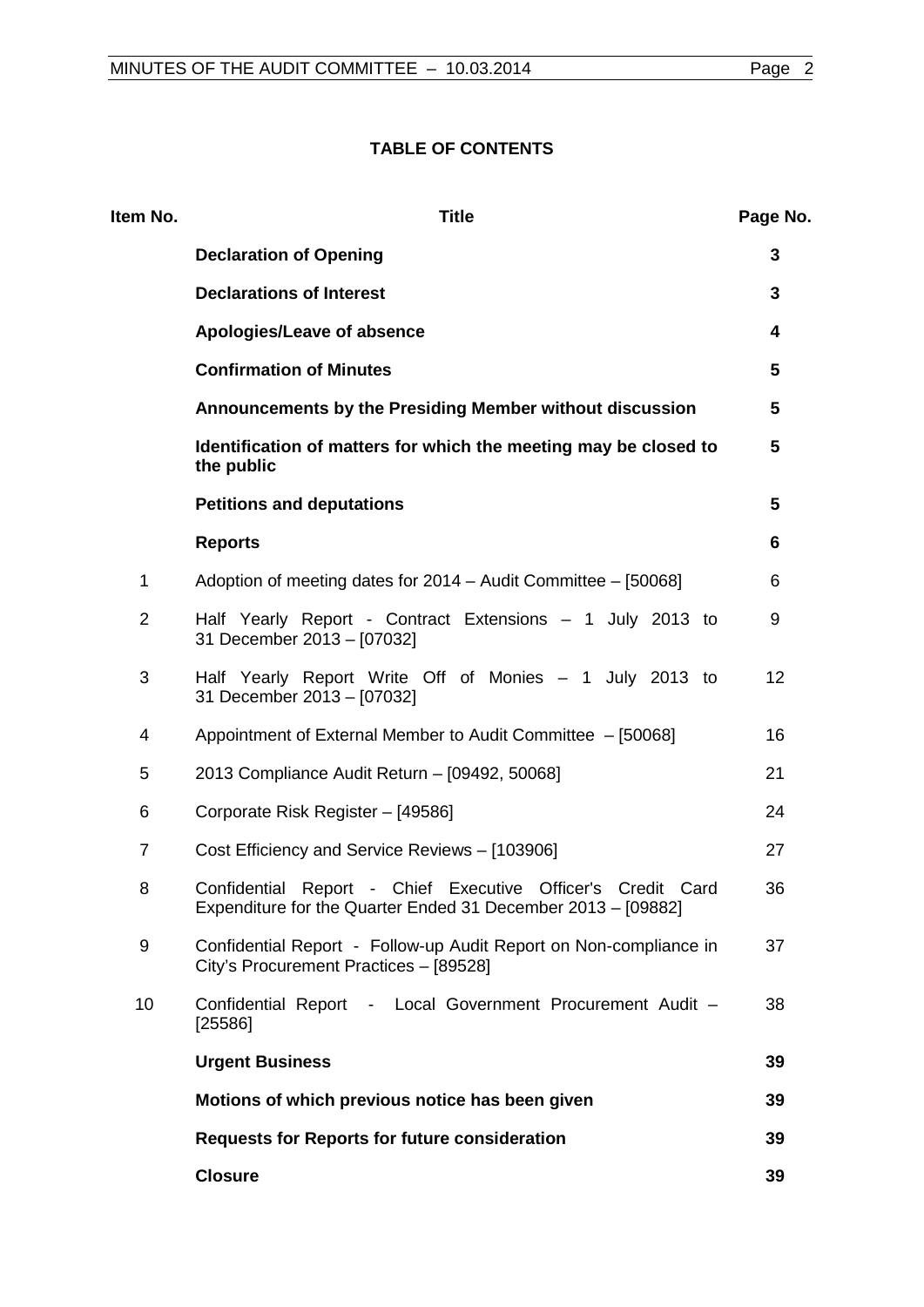# **CITY OF JOONDALUP**

**MINUTES OF THE AUDIT COMMITTEE MEETING HELD IN CONFERENCE ROOM 2, JOONDALUP MONDAY 10 MARCH 2014.**

## **ATTENDANCE**

#### **Committee Members**

Cr Tom McLean, JP *Presiding Member* Cr Brian Corr Cr Mike Norman<br>Cr Teresa Ritchie, JP **Deputy Presiding Member** Cr Philippa Taylor Vacant (External Member)

Absent from 7.49pm to 7.51pm

#### **Observer**

Cr John Chester

#### **Officers**

| Mr Garry Hunt         | <b>Chief Executive Officer</b>                    |
|-----------------------|---------------------------------------------------|
| Mr Mike Tidy          | <b>Director Corporate Services</b>                |
| Ms Christine Robinson | <b>Acting Manager Executive and Risk Services</b> |
| Mr Peter McGuckin     | <b>Internal Auditor</b>                           |
| Mr John Byrne         | Governance Coordinator                            |
| Mrs Lesley Taylor     | Governance Officer                                |

## <span id="page-2-0"></span>**DECLARATION OF OPENING**

The Presiding Member declared the meeting open at 6.06pm.

## <span id="page-2-1"></span>**DECLARATIONS OF INTEREST**

## **Disclosures of Financial / Proximity Interest**

Nil.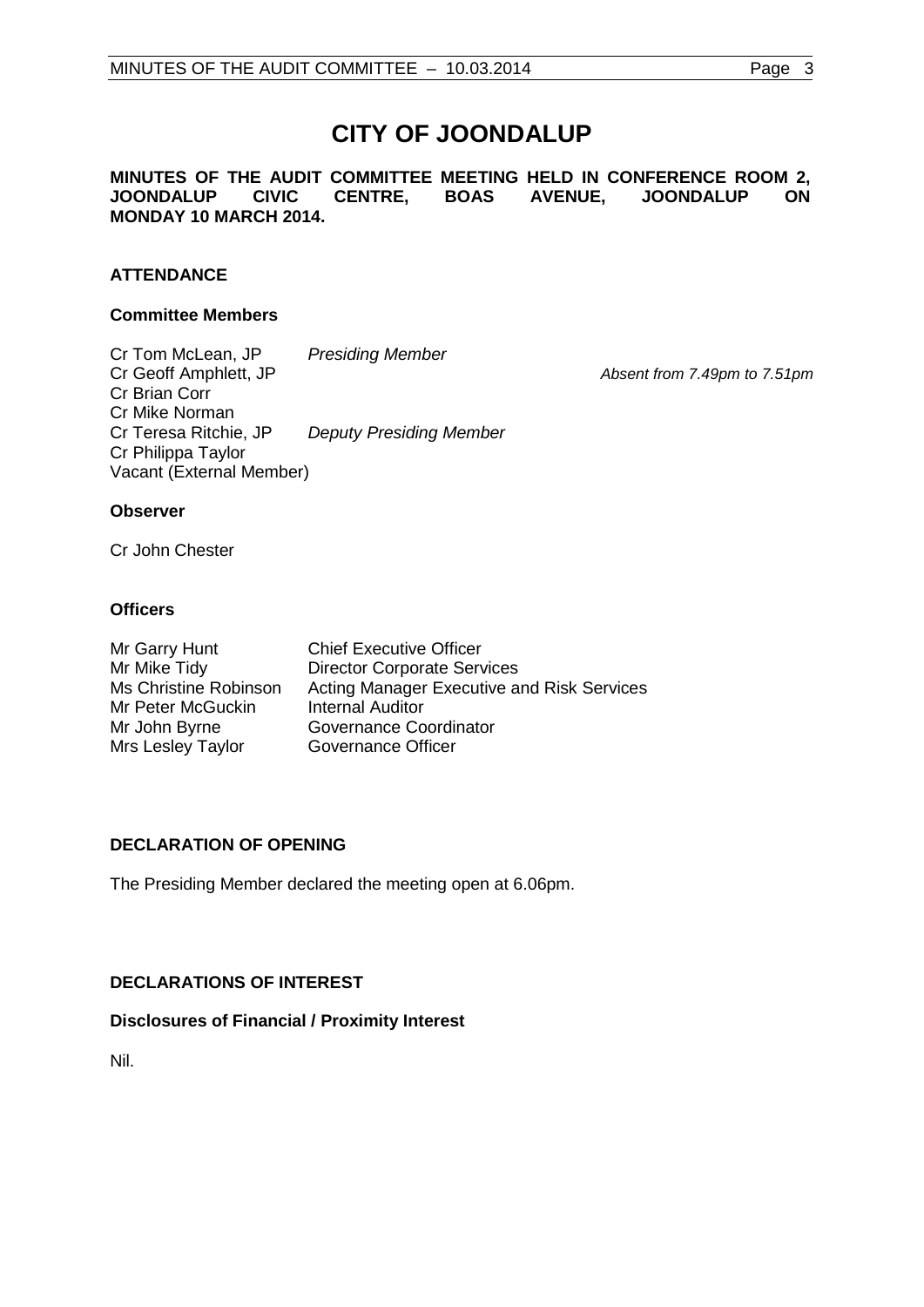## **Disclosures of interest affecting impartiality**

Elected Members (in accordance with Regulation 11 of the *Local Government [Rules of Conduct] Regulations 2007)* and employees (in accordance with the Code of Conduct) are required to declare any interest that may affect their impartiality in considering a matter. This declaration does not restrict any right to participate in or be present during the decision-making process. The Elected Member/employee is also encouraged to disclose the nature of the interest.

| <b>Name/Position</b>      | <b>Cr Geoff Amphlett, JP.</b>                               |  |
|---------------------------|-------------------------------------------------------------|--|
| <b>Item No./Subject</b>   | Item 4 - Appointment of External Member to Audit Committee. |  |
| <b>Nature of interest</b> | Interest that may affect impartiality.                      |  |
| <b>Extent of Interest</b> | One of the applicants, Mr Bryan Saunders is known to Cr     |  |
|                           | Amphlett.                                                   |  |

| <b>Name/Position</b>      | <b>Cr Mike Norman.</b>                                                 |  |
|---------------------------|------------------------------------------------------------------------|--|
| <b>Item No./Subject</b>   | Item 4 – Appointment of External Member to Audit Committee.            |  |
| <b>Nature of interest</b> | Interest that may affect impartiality.                                 |  |
| <b>Extent of Interest</b> | One of the applicants, Ms Stephanie Norman is Cr Norman's<br>daughter. |  |

| <b>Name/Position</b>      | <b>Cr John Chester.</b>                                          |  |
|---------------------------|------------------------------------------------------------------|--|
| <b>Item No./Subject</b>   | Item 4 – Appointment of External Member to Audit Committee.      |  |
| <b>Nature of interest</b> | Interest that may affect impartiality.                           |  |
| <b>Extent of Interest</b> | One of the applicants, Mr Bryan Saunders is known to Cr Chester. |  |

| <b>Name/Position</b>      | Mr Garry Hunt, Chief Executive Officer.                       |
|---------------------------|---------------------------------------------------------------|
| <b>Item No./Subject</b>   | Item 4 – Appointment of External Member to Audit Committee.   |
| <b>Nature of interest</b> | Interest that may affect impartiality.                        |
| <b>Extent of Interest</b> | Two of the applicants, Mr Gunther Hoppe and Mr Bryan Saunders |
|                           | are known to Mr Hunt.                                         |

| <b>Name/Position</b>      | Mr Garry Hunt, Chief Executive Officer.                         |  |
|---------------------------|-----------------------------------------------------------------|--|
| <b>Item No./Subject</b>   | Item 8 - Confidential Report - Chief Executive Officer's Credit |  |
|                           | Card Expenditure for the quarter ended 31 December 2013.        |  |
| <b>Nature of interest</b> | Interest that may affect impartiality.                          |  |
| <b>Extent of Interest</b> | The Chief Executive Officer is the card holder.                 |  |

## <span id="page-3-0"></span>**APOLOGIES/LEAVE OF ABSENCE**

## **Apology:**

Mayor Troy Pickard.

## **Leave of Absence Previously Approved:**

| Cr Brian Corr         |  |
|-----------------------|--|
| Cr Geoff Amphlett, JP |  |
| Cr Kerry Hollywood    |  |
| Cr Liam Gobbert       |  |
| Cr John Chester       |  |

27 March to 5 April 2014 inclusive; 16 April to 29 April 2014 inclusive; 16 April to 4 May 2014 inclusive; 16 April to 17 May 2014 inclusive; 1 May to 12 May 2014 inclusive.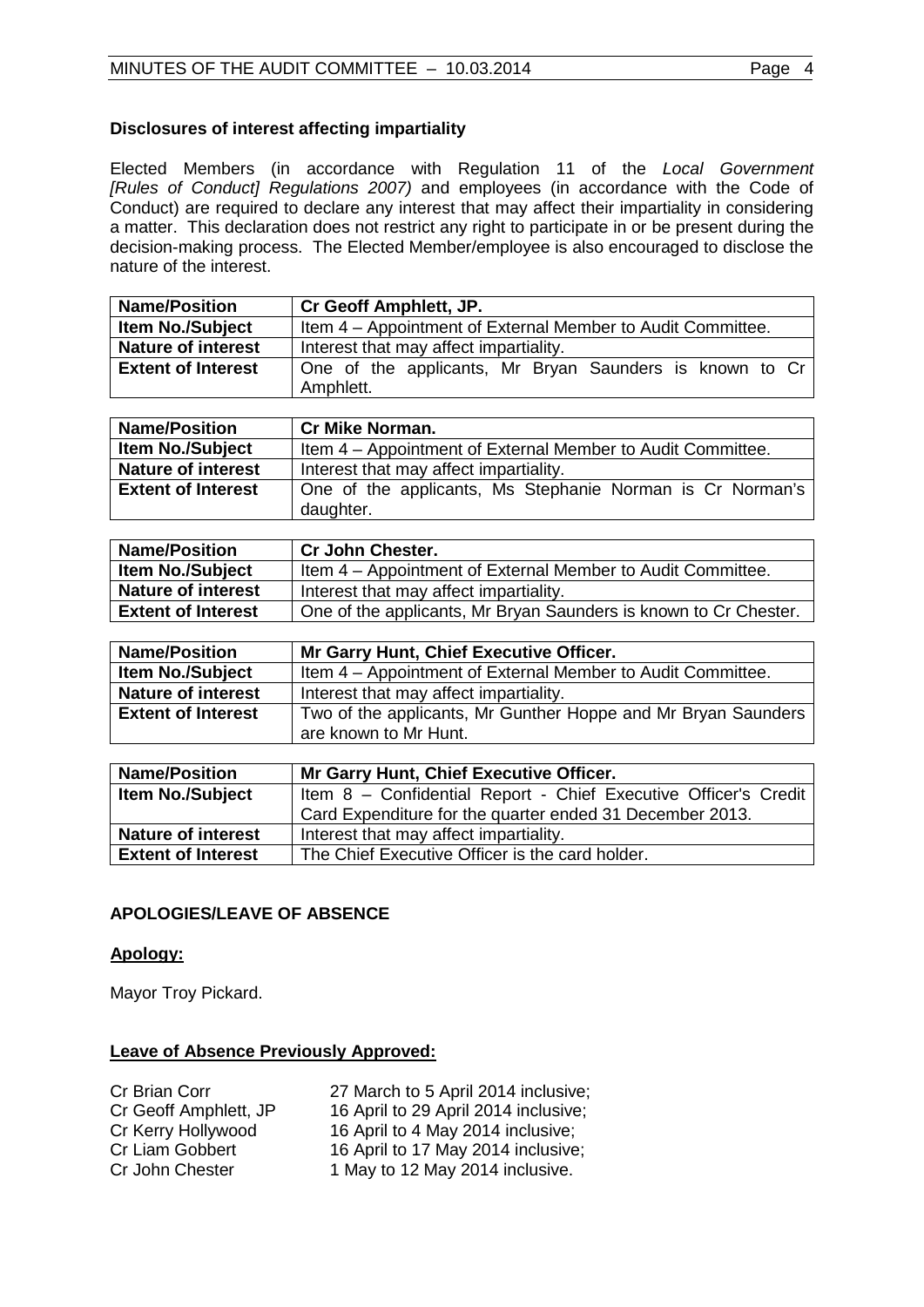## <span id="page-4-0"></span>**CONFIRMATION OF MINUTES**

## MINUTES OF THE AUDIT COMMITTEE HELD ON 12 AUGUST 2013 AND THE SPECIAL AUDIT COMMITTEE HELD ON 6 NOVEMBER 2013

**MOVED Cr Amphlett, SECONDED Cr Taylor that the minutes of the following meetings of the Audit Committee be confirmed as a true and correct record:**

- **1 Meeting held on 12 August 2013;**
- **2 Special meeting held on 6 November 2013.**

#### **The Motion was Put and CARRIED (6/0)**

**In favour of the Motion:** Crs McLean, Amphlett, Corr, Norman, Ritchie and Taylor.

## <span id="page-4-1"></span>**ANNOUNCEMENTS BY THE PRESIDING MEMBER WITHOUT DISCUSSION**

The Presiding Member reiterated to committee members the confidentiality of Items 8, 9 and 10 to be considered at this meeting.

## <span id="page-4-2"></span>**IDENTIFICATION OF MATTERS FOR WHICH THE MEETING MAY BE CLOSED TO THE PUBLIC**

In accordance with Clause 5.2 of the City's *Meeting Procedures Local Law 2013*, this meeting was not open to the public.

## <span id="page-4-3"></span>**PETITIONS AND DEPUTATIONS**

Nil.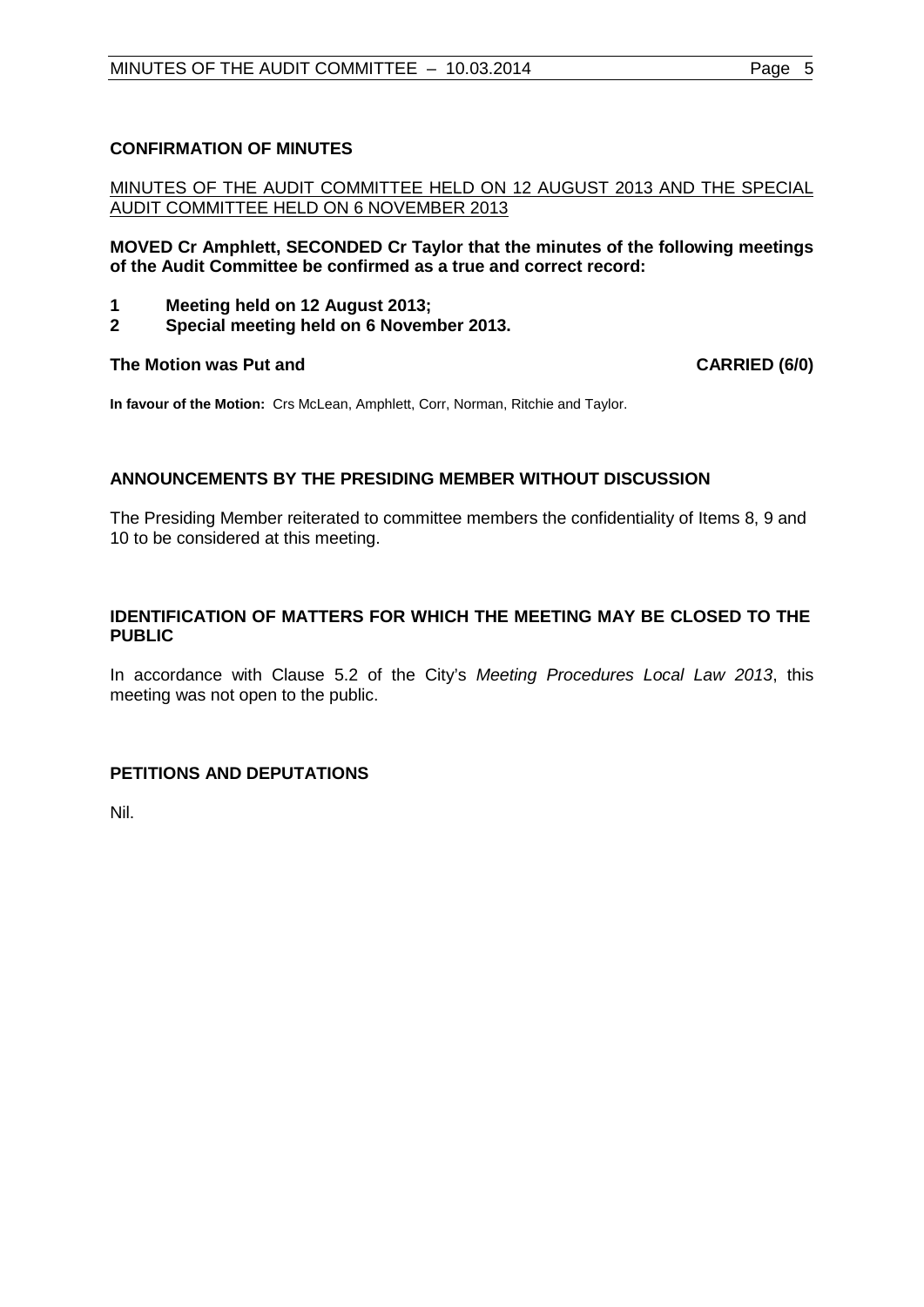#### <span id="page-5-0"></span>**REPORTS**

## <span id="page-5-1"></span>**ITEM 1 ADOPTION OF MEETING DATES FOR 2014 - AUDIT COMMITTEE**

| <b>WARD</b>                           | All                                                                                                                                                                                              |
|---------------------------------------|--------------------------------------------------------------------------------------------------------------------------------------------------------------------------------------------------|
| <b>RESPONSIBLE</b><br><b>DIRECTOR</b> | Mr Jamie Parry<br>Governance and Strategy                                                                                                                                                        |
| <b>FILE NUMBER</b>                    | 50068, 101515                                                                                                                                                                                    |
| <b>ATTACHMENT</b>                     | Nil.                                                                                                                                                                                             |
| <b>AUTHORITY / DISCRETION</b>         | Executive - The substantial direction setting and oversight<br>role of Council, such as adopting plans and reports,<br>accepting tenders, directing operations, setting and<br>amending budgets. |

#### **PURPOSE**

For the Audit Committee to consider the proposed schedule of Committee meeting dates for 2014.

#### **EXECUTIVE SUMMARY**

In order to assist with forward planning for all Elected Members, management and staff, a schedule of meeting dates has been prepared for the Audit Committee, ensuring synergy between meeting dates and the flow of information and decision-making.

*It is recommended that the Audit Committee ADOPTS the meeting dates and times for the Audit Committee of the City of Joondalup to be held at the Joondalup Civic Centre, Boas Avenue, Joondalup.*

#### **BACKGROUND**

The Audit Committee was established at the Ordinary Council Meeting held on 14 March 2000 (CJ042-03/00 refers). The purpose of the committee is to oversee the internal and external audit; risk management; and compliance functions of the City.

At its meeting held on 19 November 2013 (CJ208-11/13 refers) Council adopted the meeting dates for the Strategy and Briefing sessions, and Ordinary Council meetings.

The schedule of Council meeting dates was based on the format used for the last five years; a monthly meeting format with Strategy Sessions held on the first Tuesday of each month; Briefing Sessions held on the second Tuesday and Council meetings on the third Tuesday.

This enables committee meetings to be scheduled on the Monday, Tuesday or Wednesday of weeks one, two and three so as to minimise potential conflicts with other Council activities and provide a 'meeting-free' week in the fourth week of each month.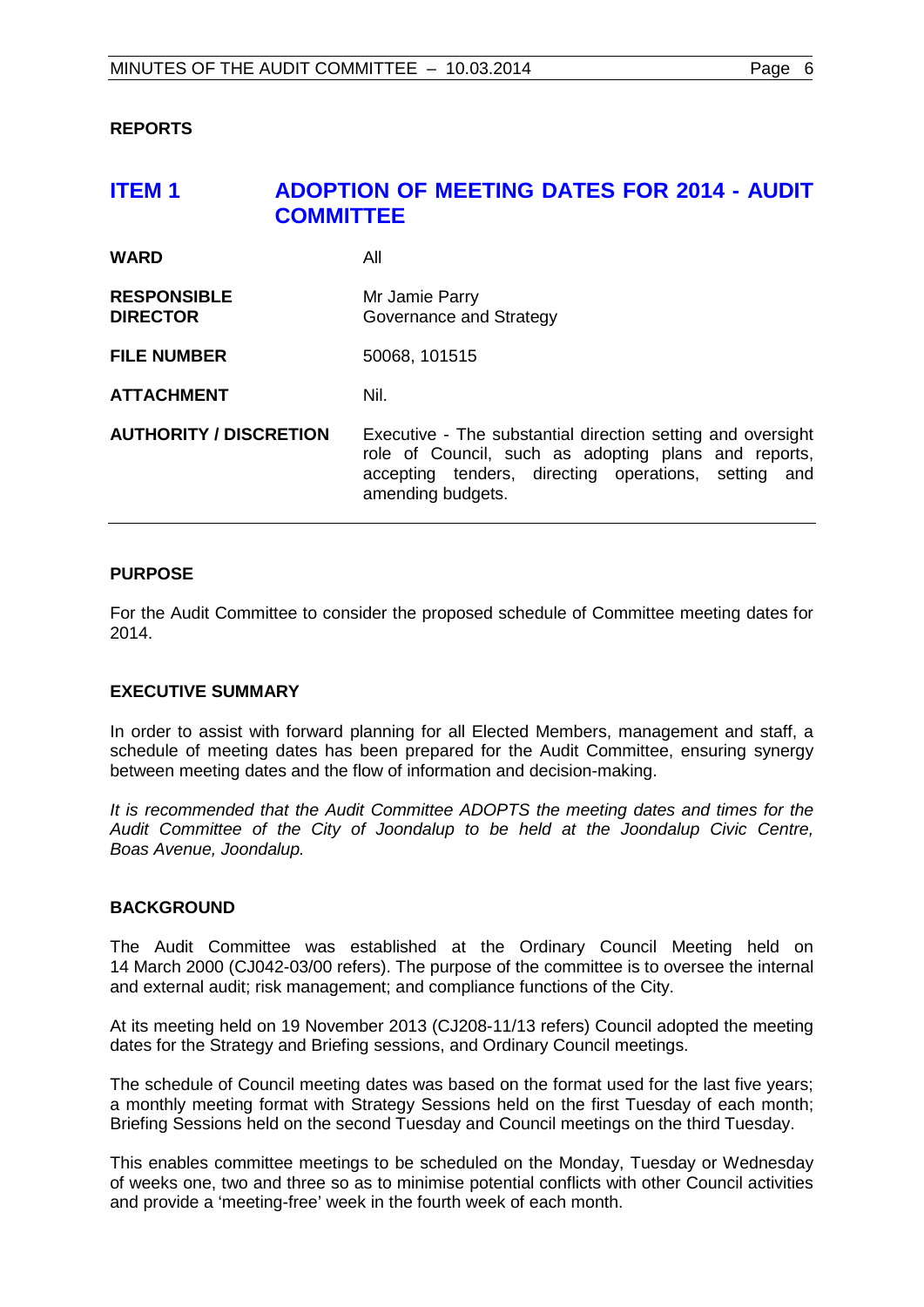## **DETAILS**

The proposed meeting dates have been determined to align with statutory audit and compliance reporting dates, as well as align with the existing Council meeting structure.

#### **Issues and options considered**

The Audit Committee can either:

- adopt the meeting dates as proposed in this report or
- amend the meeting dates.

#### **Legislation / Strategic Community Plan / policy implications**

| Legislation | Local Government Act 1995.<br>Local Government (Administration) Regulations 1996.<br>Meeting Procedures Local Law 2013. |
|-------------|-------------------------------------------------------------------------------------------------------------------------|
|             |                                                                                                                         |

#### **Strategic Community Plan**

| Key theme                   | Governance and Leadership.<br>Corporate capacity. |  |
|-----------------------------|---------------------------------------------------|--|
| <b>Objective</b>            |                                                   |  |
| <b>Strategic initiative</b> | Not applicable.                                   |  |
| <b>Policy</b>               | Not applicable.                                   |  |

#### **Risk management considerations**

Should forward planning of committee meetings not be identified, then there is a risk for meetings to be held on an ad-hoc basis; lacking coordination with other key meetings and corporate planning processes.

#### **Financial/budget implications**

Not applicable.

#### **Regional significance**

Not applicable.

#### **Sustainability implications**

Not applicable.

## **Consultation**

Not applicable.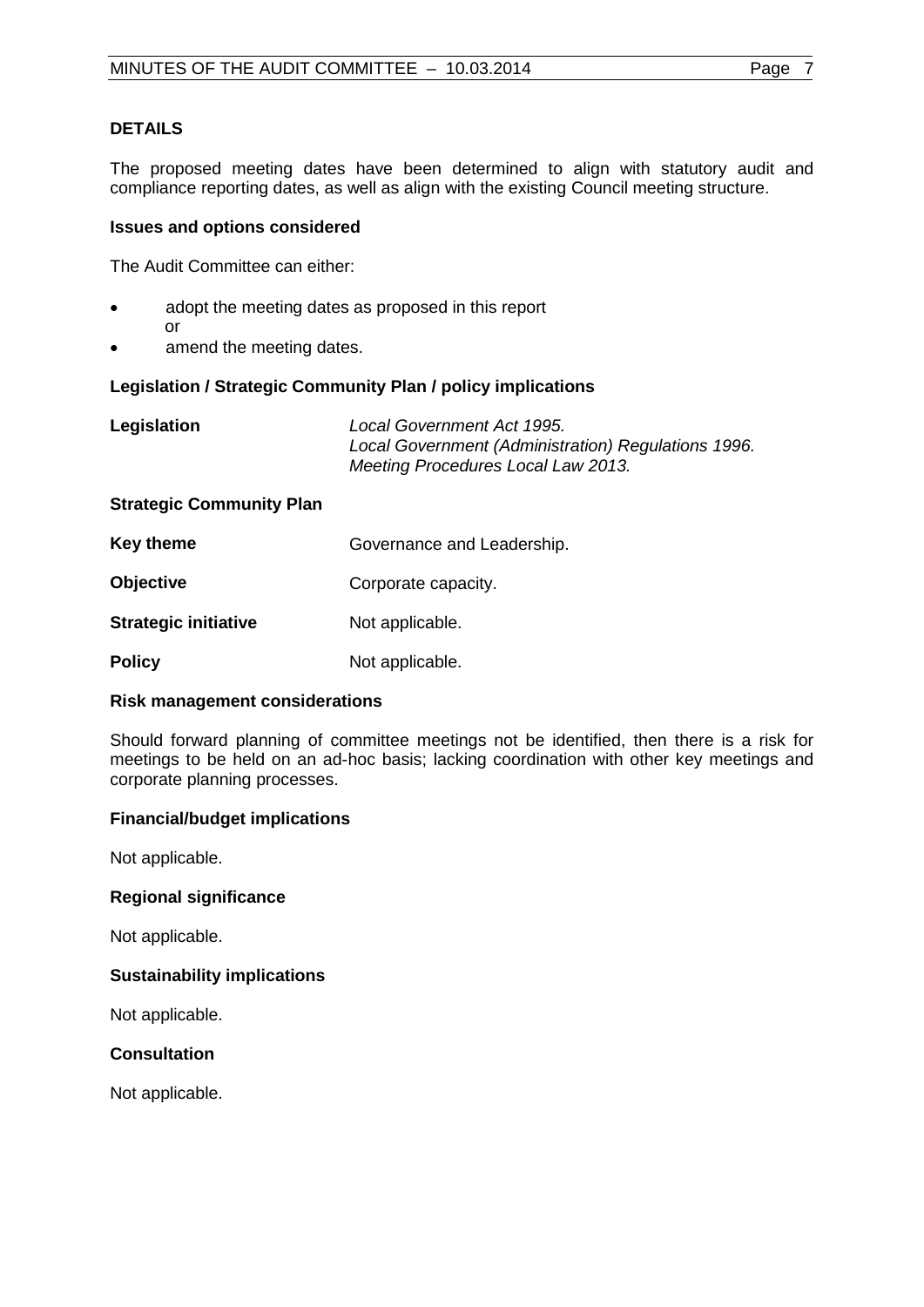## **COMMENT**

The dates proposed are intended to provide Council, Committee members and staff with an indicative meeting timeline for the Audit Committee. They align with key audit and compliance reporting dates and functions throughout the year and are aligned to the Council meeting structure.

## **VOTING REQUIREMENTS**

Simple Majority.

**MOVED Cr Amphlett, SECONDED Cr Norman that the Audit Committee ADOPTS the following meeting dates and times for the Audit Committee of the City of Joondalup to be held at the Joondalup Civic Centre, Boas Avenue, Joondalup:**

| <b>Audit Committee</b>           |
|----------------------------------|
| To be held in Conference Room 2  |
| 6.00pm on Monday 4 August 2014   |
| 7.00pm on Monday 13 October 2014 |

#### **The Motion was Put and CARRIED (6/0) CARRIED (6/0)**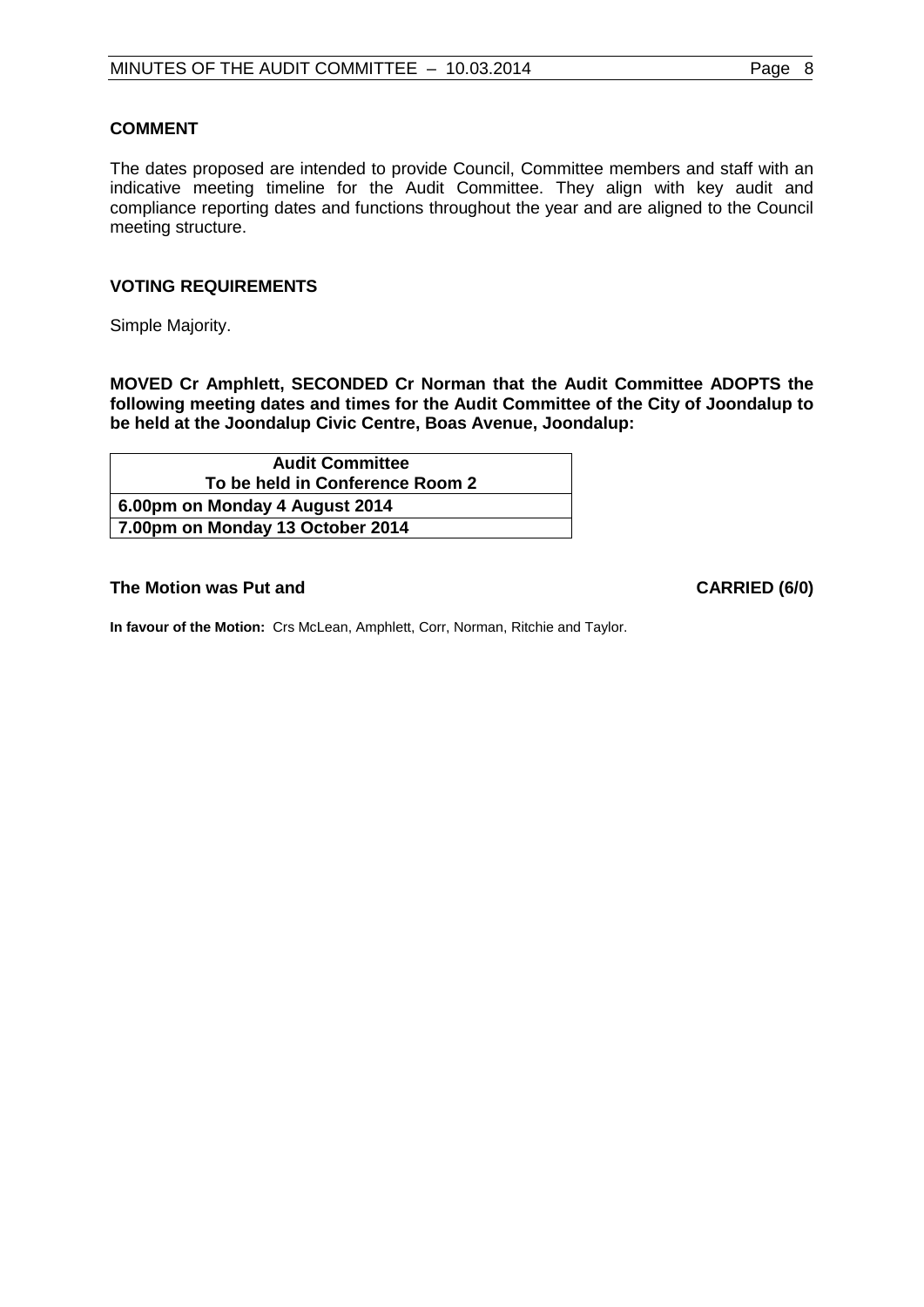## <span id="page-8-0"></span>**ITEM 2 HALF YEARLY REPORT - CONTRACT EXTENSIONS – 1 JULY 2013 TO 31 DECEMBER 2013**

| <b>WARD</b>                           | All                                                                                                                                                    |                                                                                                                                |
|---------------------------------------|--------------------------------------------------------------------------------------------------------------------------------------------------------|--------------------------------------------------------------------------------------------------------------------------------|
| <b>RESPONSIBLE</b><br><b>DIRECTOR</b> | Mr Mike Tidy<br><b>Corporate Services</b>                                                                                                              |                                                                                                                                |
| <b>FILE NUMBER</b>                    | 07032                                                                                                                                                  |                                                                                                                                |
| <b>ATTACHMENT</b>                     | Attachment 1                                                                                                                                           | <b>Bi-Annual Figures for Contract Extensions</b><br>- 1 July 2013 to 31 December 2013 $-$<br><b>Council Approved Contracts</b> |
| <b>AUTHORITY / DISCRETION</b>         | Information - includes items provided to Council for<br>information purposes only that do not require a decision of<br>Council (that is for 'noting'). |                                                                                                                                |

## **PURPOSE**

For the Audit Committee to note the details of contracts extended by the Chief Executive Officer between 1 July 2013 and 31 December 2013.

#### **EXECUTIVE SUMMARY**

The schedule of contracts extended by the Chief Executive Officer during the half-year ended on 31 December 2013 is provided in Attachment 1.

*It is recommended that the Audit Committee NOTES the contracts extended by the Chief Executive Officer during the period 1 July 2013 and 31 December 2013, forming Attachment 1 to this Report.*

## **BACKGROUND**

At its meeting held on 1 November 2005 (Item CJ231-11/05 refers), Council resolved that a half-yearly report be prepared for the Audit Committee detailing contracts that were originally approved by Council and have subsequently been extended by the Chief Executive Officer.

#### **DETAILS**

Council has delegated to the Chief Executive Officer the authority to approve all contract extensions on tenders approved by Council subject to a report to the Audit Committee being prepared on a half-yearly basis providing details of those contracts extended.

During the period 1 July 2013 and 31 December 2013 two contracts were extended.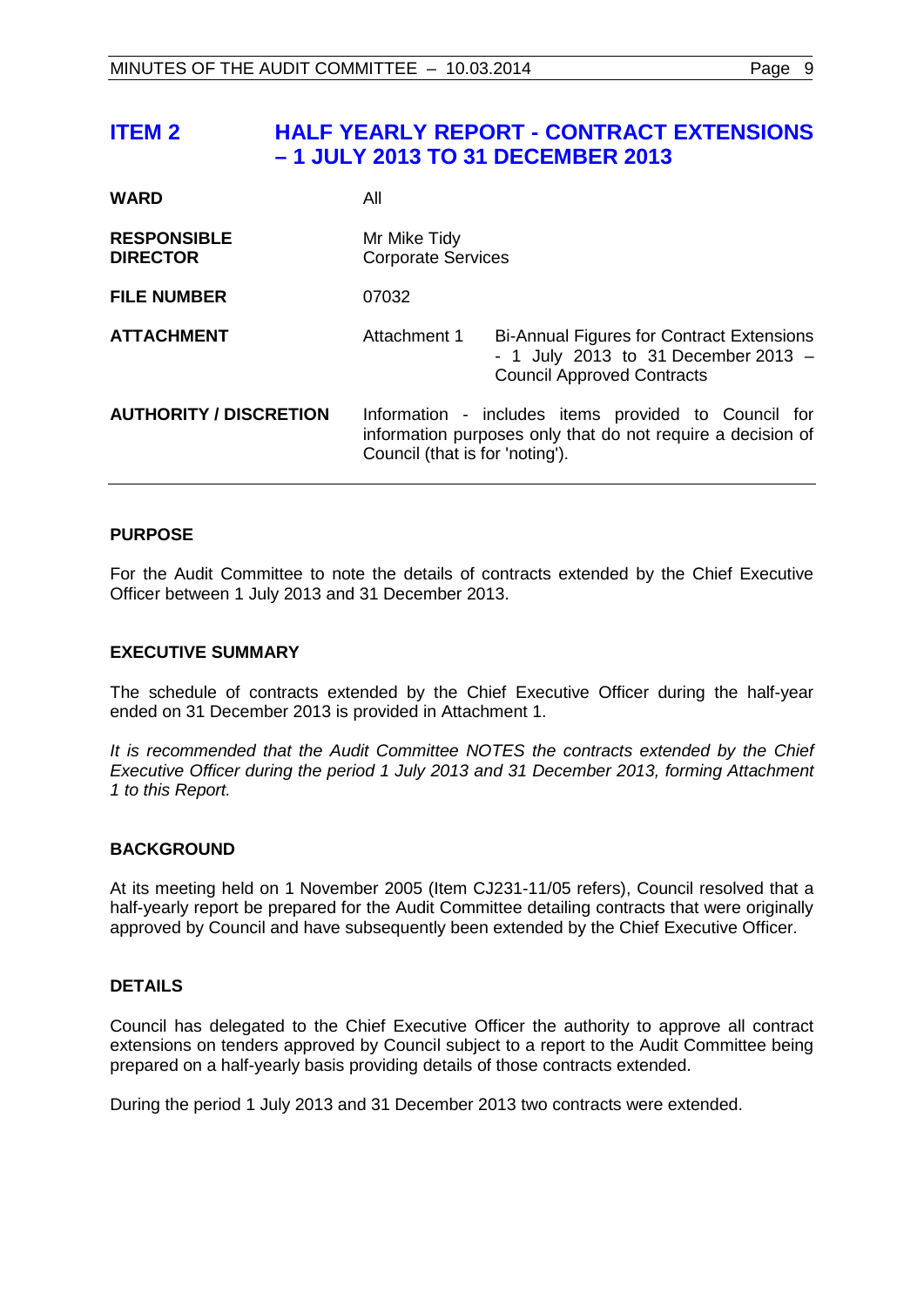## **Issues and options considered**

The option to extend the contracts by the Chief Executive Officer is required to maintain continuity of the applicable services to the City.

## **Legislation / Strategic Community Plan / policy implications**

**Legislation** The City's legal advice is that under section 5.41(d) of the *Local Government Act 1995* the Chief Executive Officer may be delegated the power to extend a contract – provided the Chief Executive Officer does not extend the contract beyond the "total term of the Contract" specified by the Council in the resolution.

#### **Strategic Community Plan**

| Key theme                   | Governance and Leadership.                                                                                      |
|-----------------------------|-----------------------------------------------------------------------------------------------------------------|
| <b>Objective</b>            | Corporate capacity.                                                                                             |
| <b>Strategic initiative</b> | Demonstrate accountability through robust reporting that is<br>relevant and easily accessible by the community. |
| <b>Policy</b>               | Not applicable.                                                                                                 |

#### **Risk management considerations**

The delegated authority to extend Contracts is limited to the original terms and conditions approved by resolution of Council when the tender was first awarded.

## **Financial/budget implications**

In accordance with each individual Contract and approved budget limits.

## **Regional significance**

Not applicable.

## **Sustainability implications**

Not applicable.

## **Consultation**

Not applicable.

## **COMMENT**

This report provides the Audit Committee with details of contracts originally approved by Council or by the Chief Executive Officer under delegated authority, which have subsequently been extended by the Chief Executive Officer during the period from 1 July 2013 and 31 December 2013.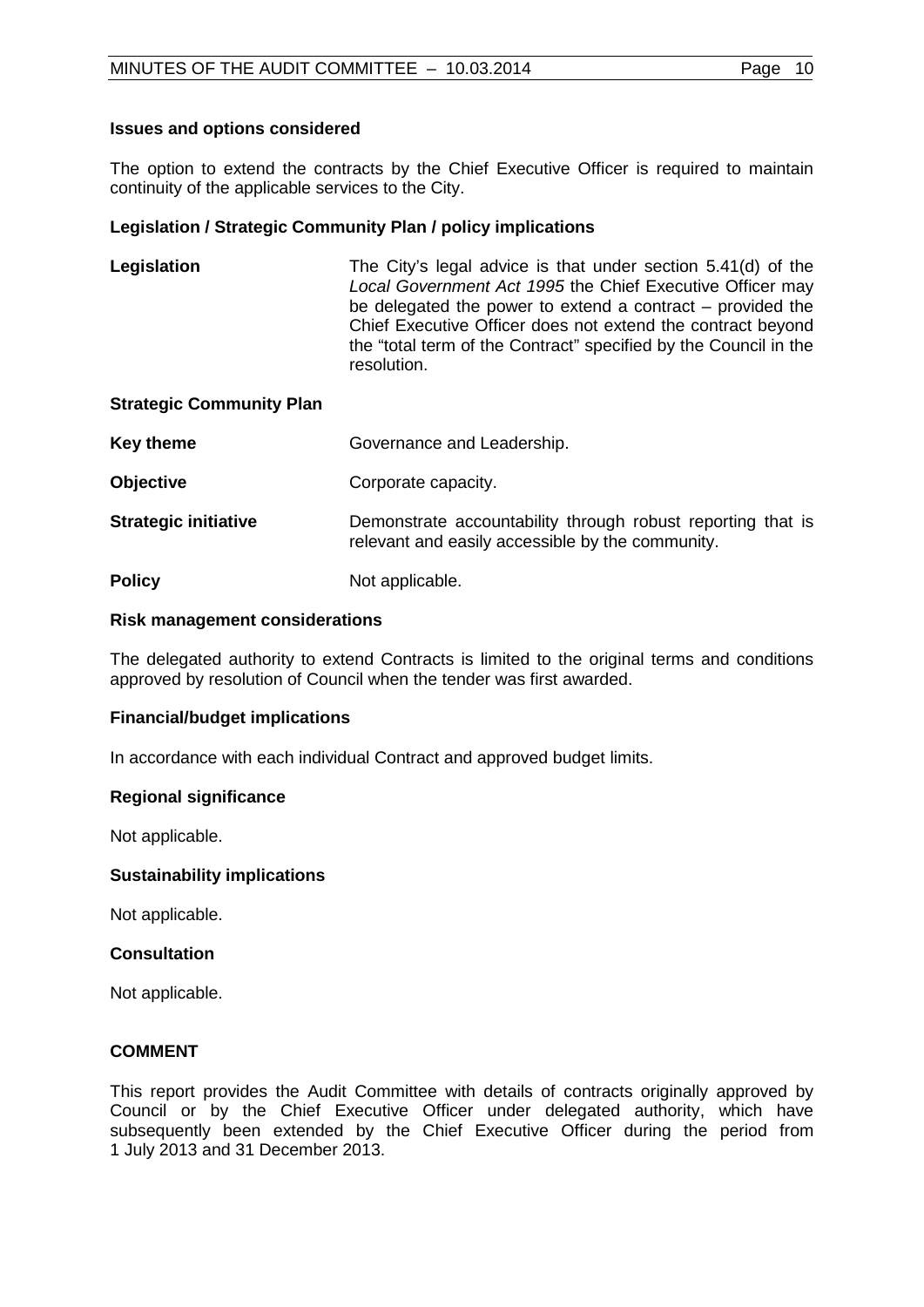Simple Majority.

**MOVED Cr Norman, SECONDED Cr Ritchie that the Audit Committee NOTES the contracts extended by the Chief Executive Officer during the period 1 July 2013 and 31 December 2013, forming Attachment 1 to this Report.**

#### The Motion was Put and **CARRIED** (6/0)

**In favour of the Motion:** Crs McLean, Amphlett, Corr, Norman, Ritchie and Taylor.

*Appendix 1 refers*

*[To access this attachment on electronic document, click here: Attach1AUDIT100314.pdf](Attach1AUDIT100314.pdf)*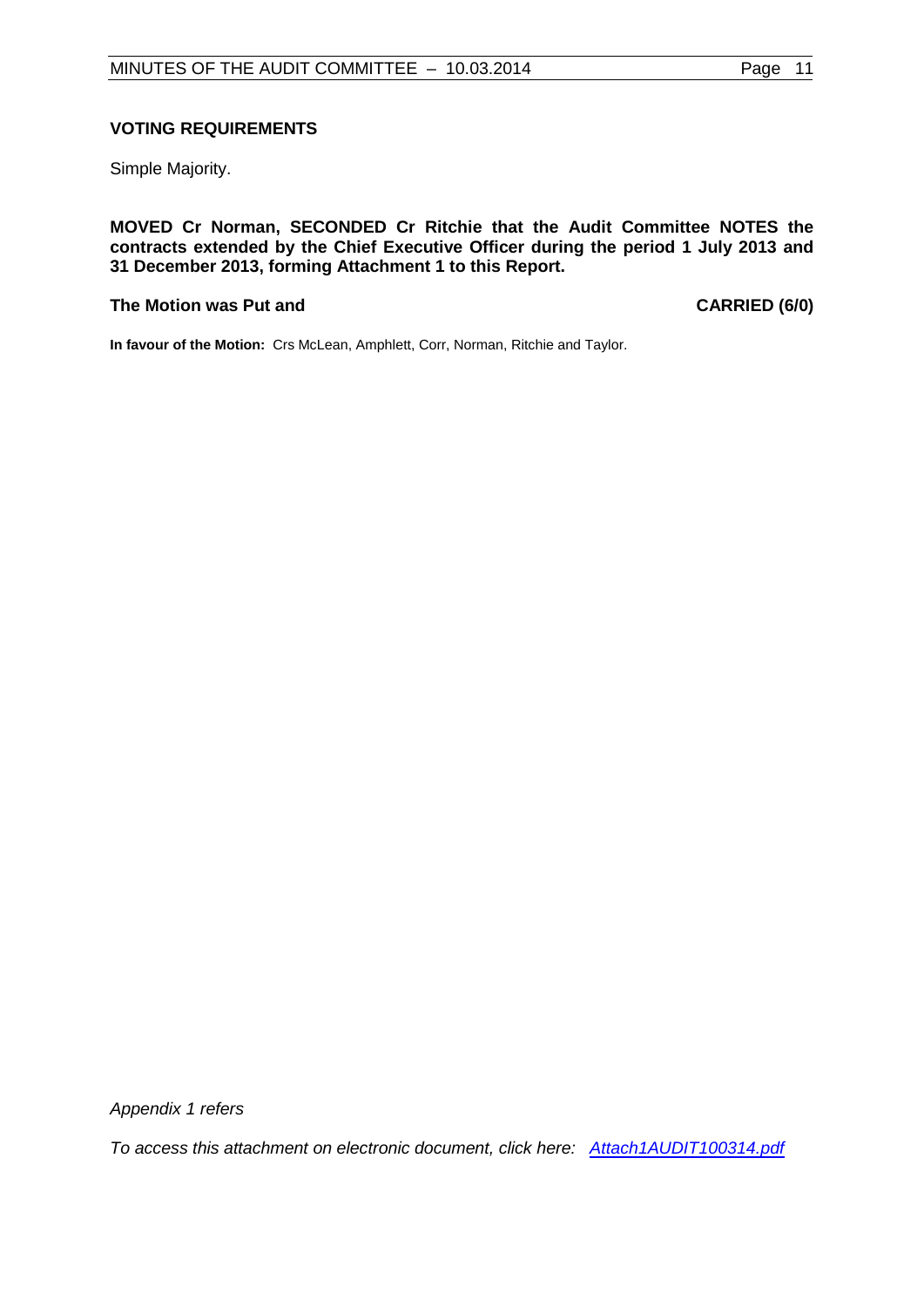## <span id="page-11-0"></span>**ITEM 3 HALF YEARLY REPORT - WRITE OFF OF MONIES - 1 JULY 2013 – 31 DECEMBER 2013**

| <b>WARD</b>                           | All                                                                                                                                                    |
|---------------------------------------|--------------------------------------------------------------------------------------------------------------------------------------------------------|
| <b>RESPONSIBLE</b><br><b>DIRECTOR</b> | Mr Mike Tidy<br><b>Corporate Services</b>                                                                                                              |
| <b>FILE NUMBER</b>                    | 07032, 101515                                                                                                                                          |
| <b>ATTACHMENT</b>                     | Nil                                                                                                                                                    |
| <b>AUTHORITY / DISCRETION</b>         | Information - includes items provided to Council for<br>information purposes only that do not require a decision of<br>Council (that is for 'noting'). |

## **PURPOSE**

For the Audit Committee to note monies written off under delegated authority.

## **EXECUTIVE SUMMARY**

The total amount written off under delegated authority during the six months ended 31 December 2013 came to \$7,460.10, mainly comprising 5,559 small amounts of unpaid rates below the \$100 reportable limit totalling \$4,752.78.

The total amount includes the following items written off on the recommendation of the City's debt collection agency:

- One item of unpaid leisure centre membership fee of \$424.50.
- Eight items of dog impound fees of \$1,843.99.
- Six items of room hire fees, all below the reportable limit of \$100, totalling \$438.83.

*It is therefore recommended that the Audit Committee RECEIVES the report of amounts written off under delegated authority for the period 1 July to 31 December 2013.*

## **BACKGROUND**

Section 6.12 (1) (c) of the *Local Government Act 1995* gives the Council the power to write off any amount of money owing to the City.

At its meeting held on 6 June 2006 (CJ079-06/06 refers), Council approved to delegate to the CEO the authority to write off monies owed to the City, subject to a report being provided to the Audit Committee on a six monthly basis on the exercise of this delegation for amounts between \$100 and \$20,000.

The CEO under section 5.44 has delegated his authority to nominated employees, up to the limits provided in the instrument of delegation.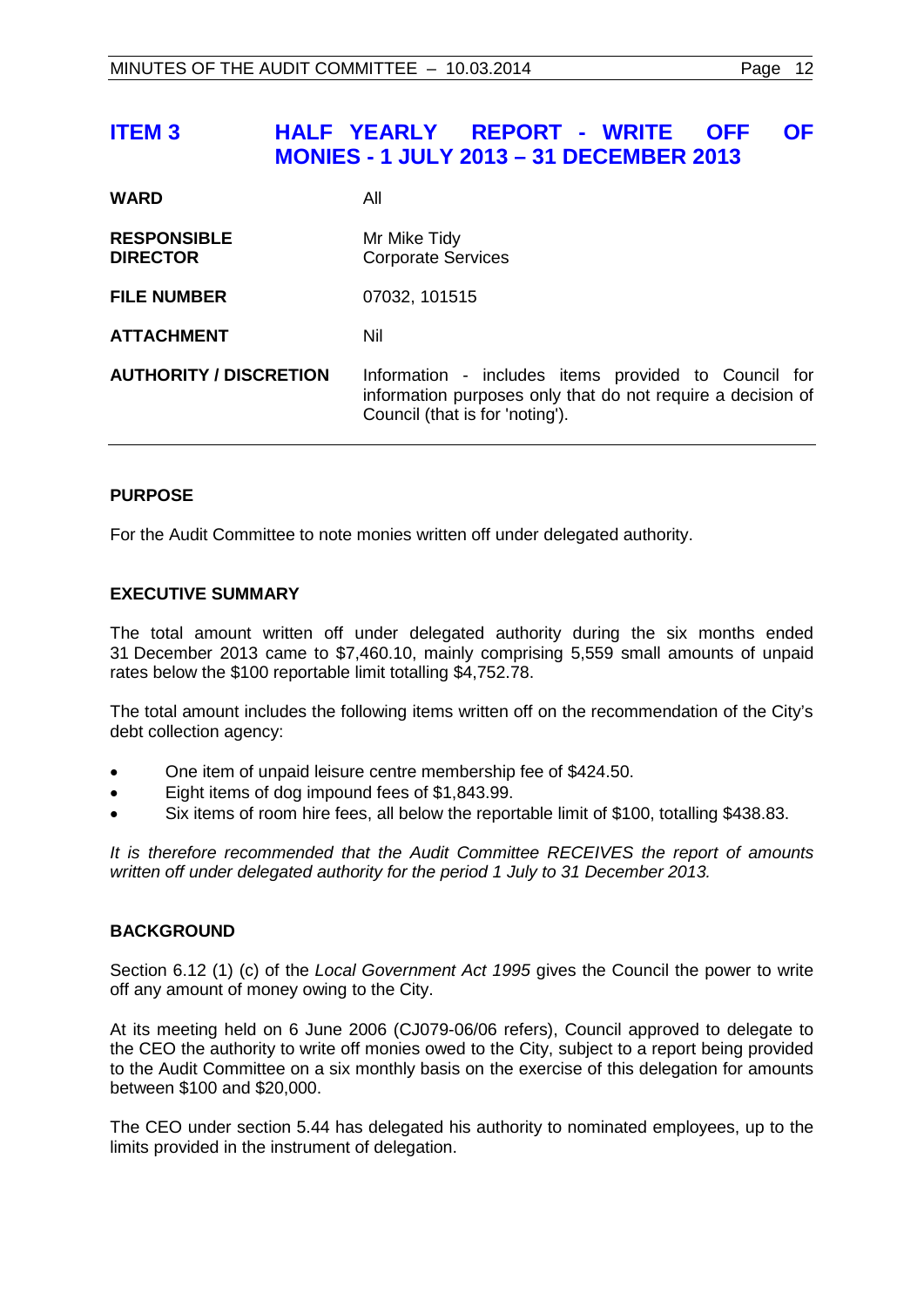## **DETAILS**

During the six months ended 31 December 2013 a total amount of \$7,460.10 was written off as unrecoverable. This amount included the following:

- 5,559 items of small rates balances that are below the reportable limit, totalling \$4,752.78, representing in the main rounding decimals or minor penalty interest charges for a few days late payment where ratepayers did not pay the penalty or the full penalty and the cost of collection was, for all practical purposes, proving to be uneconomical.
- Six small items that are all below the reportable limit of \$100 for room hire fees totalling \$438.83.

The following table provides the details of nine reportable amounts written off during the six month period.

| <b>Item</b>    | Date of<br><b>Invoice</b> | <b>Debtor's Name</b>        | <b>Nature of Debt</b>                     | <b>Amount</b><br>\$ |
|----------------|---------------------------|-----------------------------|-------------------------------------------|---------------------|
| 1              | 28/05/2012                | Shannon<br><b>Humphries</b> | <b>CLC</b> Membership fee                 | 424.50              |
| 2              | 17/02/2012                | Ryan Brown                  | Dog impound fee                           | 195.40              |
| 3              | 13/09/2012                | <b>Troy Gerald Burton</b>   | Dog impound fee                           | 224.55              |
| 4              | 13/09/2012                | Daniel Belgiovane           | Dog impound fee                           | 247.00              |
| 5              | 13/09/2012                | <b>Mark Roberts</b>         | Dog impound fee                           | 221.20              |
| 6              | 13/09/2012                | <b>Dillan Nikich</b>        | Dog impound fee                           | 177.64              |
| $\overline{7}$ | 16/10/2012                | <b>Mark Roberts</b>         | Registration and<br>impound<br>Dog<br>fee | 250.20              |
| 8              | 24/10/2012                | John Loseby                 | Registration and<br>impound<br>Dog<br>fee | 251.00              |
| 9              | 23/11/2012                | <b>Brook Matich</b>         | Registration and<br>Dog<br>impound<br>fee | 277.00              |
|                |                           |                             | <b>Total</b>                              | 2,268.49            |

- Item 1 relates to membership fee arrears for Craigie Leisure Centre. This is one of the debts outstanding before the new booking system software was put in place, which enables tighter control on unpaid memberships. When the internal follow up actions for the declined direct debits were not successful the debt was referred to the debt collectors who could not trace the debtor based on the available information. The debt was recommended for write off.
- Items 2-9 relate to dog registration charges and dog impound fee paid to Julies Boarding Kennels and Cattery for maintenance costs of dogs impounded by the City until they are collected by their owners. The owners did not pay the dues and all subsequent recovery efforts were unsuccessful. Being uneconomical to instigate further actions, the debts were recommended for write off.

Debt recovery processes were initiated when payments were overdue. Debts were written off on the advice of the City's debt collection agency where the debtor could not be traced or it became uneconomical to take any legal action.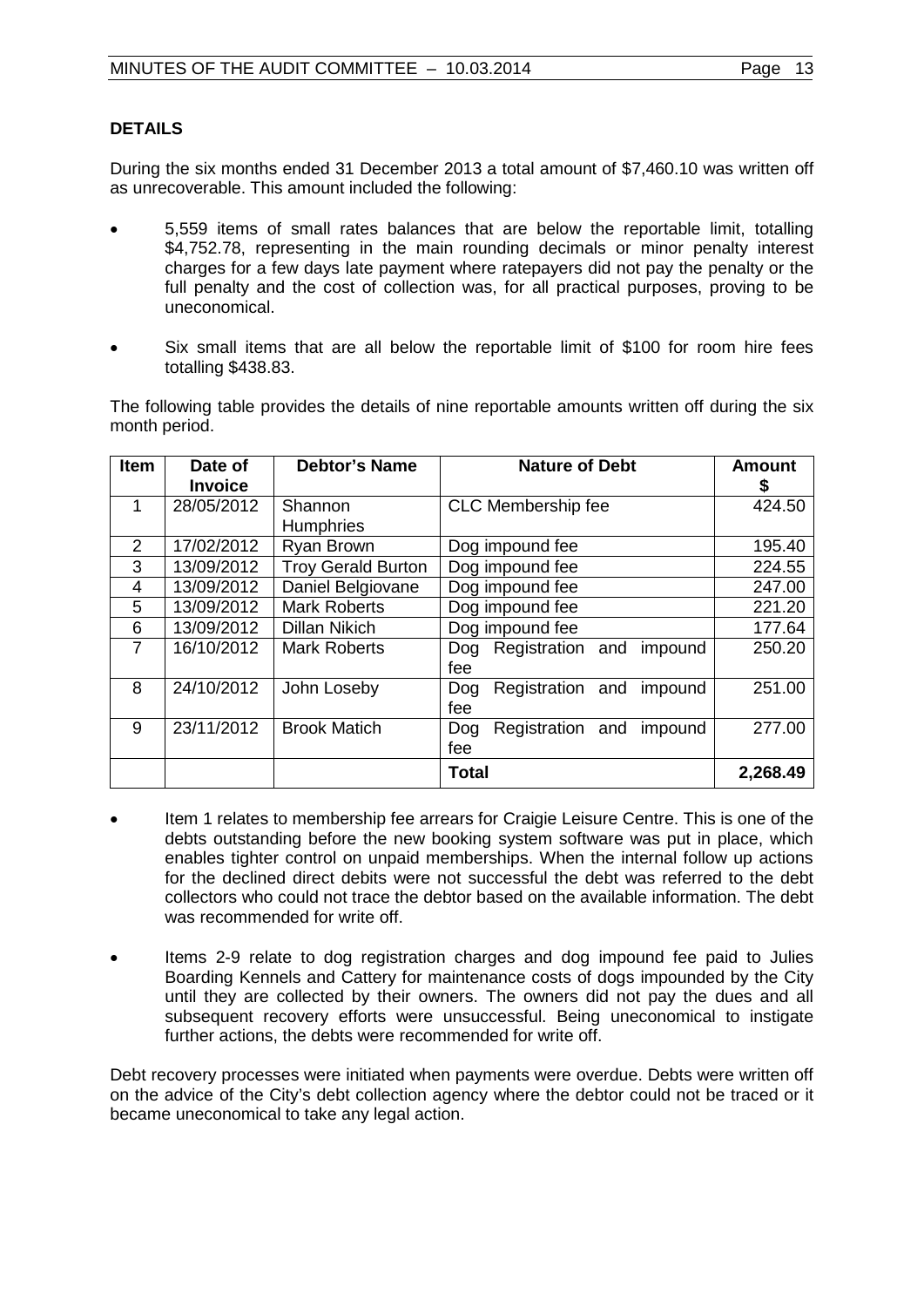## **Issues and options considered**

Not applicable.

## **Legislation / Strategic Community Plan / policy implications**

| Legislation                     | Section 6.12(1) (c) of the Local Government Act 1995.<br>Section 5.42 of the Local Government Act 1995.<br>Section 5.44 of the Local Government Act 1995. |
|---------------------------------|-----------------------------------------------------------------------------------------------------------------------------------------------------------|
| <b>Strategic Community Plan</b> |                                                                                                                                                           |
| Key theme                       | <b>Financial Sustainability</b>                                                                                                                           |
| <b>Objective</b>                | Effective management.                                                                                                                                     |
| <b>Strategic initiative</b>     | Not applicable.                                                                                                                                           |

**Policy** Not applicable.

#### **Risk management considerations**

The amounts written off are immaterial in value and are either unrecoverable or uneconomical to recover, none of which represent a noteworthy financial risk to the City.

#### **Financial/budget implications**

| Account no.                  | 3256                         |
|------------------------------|------------------------------|
| <b>Budget Item</b>           | <b>Bad Debts written off</b> |
| <b>Annual Budget</b>         | \$13,700                     |
| <b>Year to Date Budget</b>   | \$8,900                      |
| <b>Year to Date Actual</b>   | \$7,460                      |
| <b>Year to Date variance</b> | \$1,440                      |

## **Regional significance**

Not applicable.

## **Sustainability implications**

Not applicable.

## **Consultation**

Not applicable.

## **COMMENT**

Monies written off under delegated authority comprised 5,559 small items of unpaid rates totalling \$4,752.78, all of which were below the \$100 reportable limit. The remaining 15 items totalling \$2,707.32 were all written off following unsuccessful debt recovery action.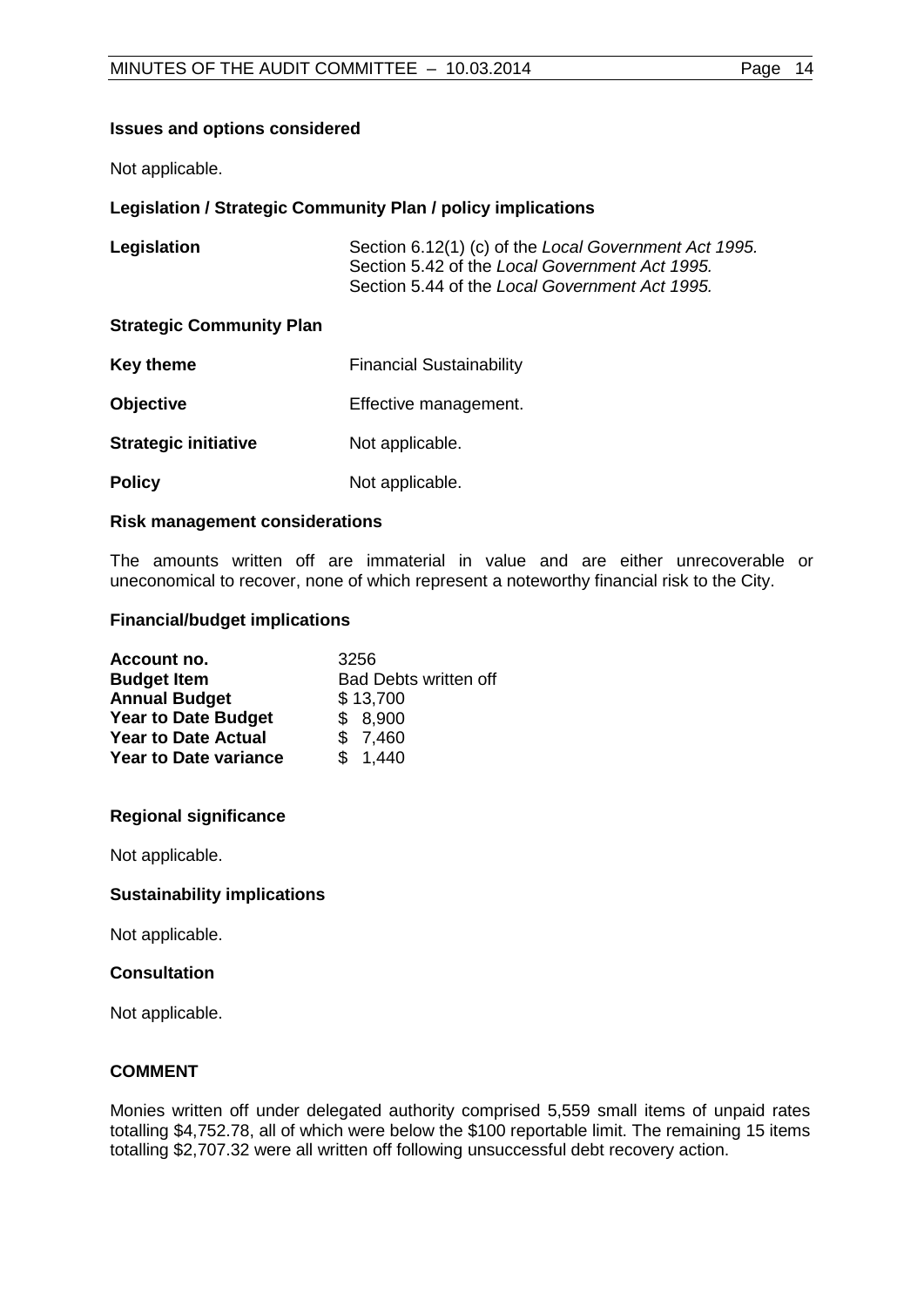## **VOTING REQUIREMENTS**

Simple Majority.

**MOVED Cr Ritchie, SECONDED Cr Taylor that the Audit Committee RECEIVES the Report of monies written off under delegated authority for the period 1 July to 31 December 2013.**

#### The Motion was Put and **CARRIED** (6/0)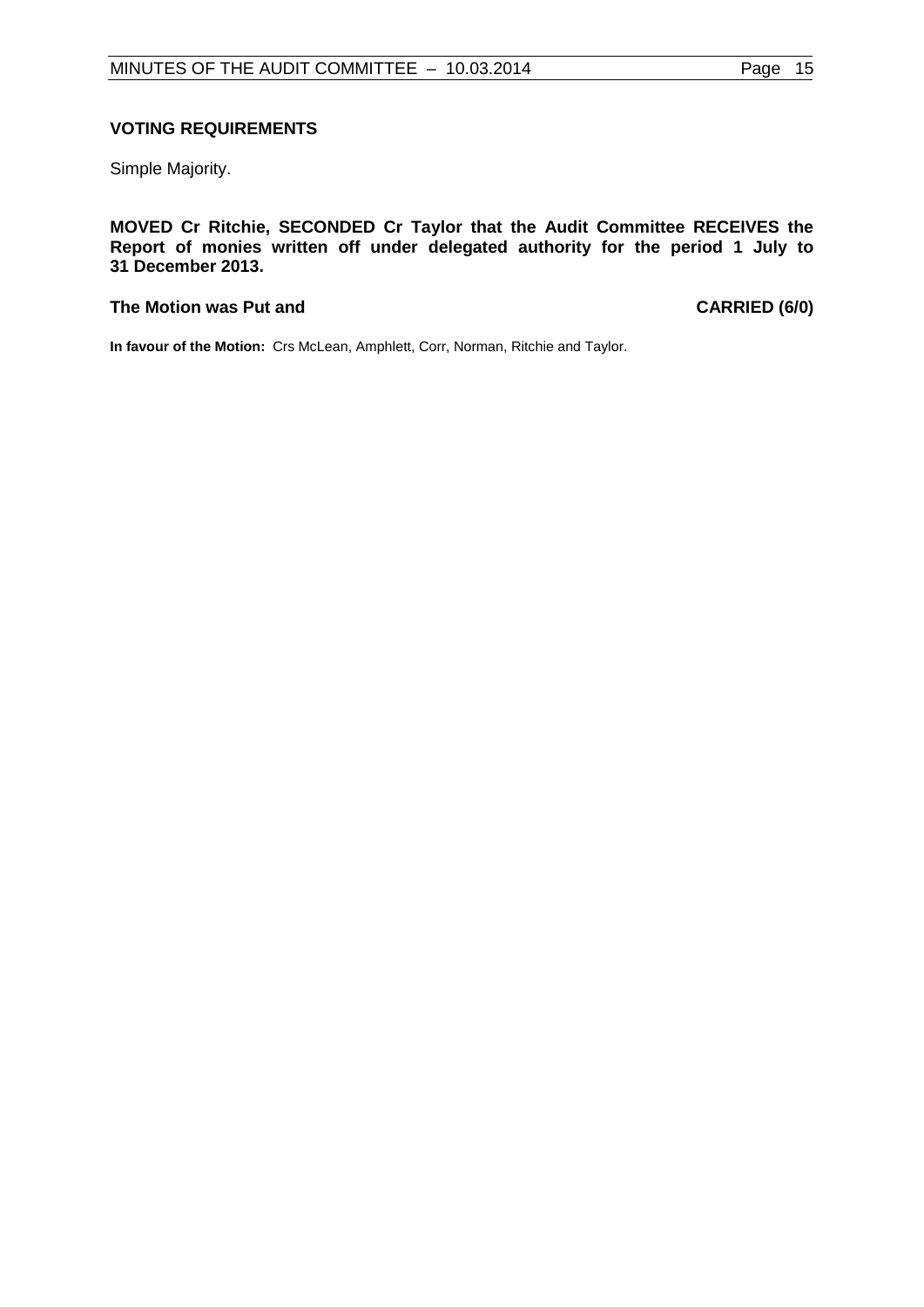## **Disclosures of interest affecting impartiality**

| <b>Name/Position</b>      | Cr Geoff Amphlett, JP.                                               |  |
|---------------------------|----------------------------------------------------------------------|--|
| <b>Item No./Subject</b>   | Item 4 - Appointment of External Member to Audit Committee.          |  |
| <b>Nature of interest</b> | Interest that may affect impartiality.                               |  |
| <b>Extent of Interest</b> | One of the applicants, Mr Bryan Saunders is known to Cr<br>Amphlett. |  |

| <b>Name/Position</b>      | <b>Cr Mike Norman.</b>                                      |
|---------------------------|-------------------------------------------------------------|
| <b>Item No./Subject</b>   | Item 4 – Appointment of External Member to Audit Committee. |
| <b>Nature of interest</b> | Interest that may affect impartiality.                      |
| <b>Extent of Interest</b> | One of the applicants, Ms Stephanie Norman is Cr Norman's   |
|                           | daughter.                                                   |

| <b>Name/Position</b>      | <b>Cr John Chester.</b>                                          |
|---------------------------|------------------------------------------------------------------|
| <b>Item No./Subject</b>   | Item 4 - Appointment of External Member to Audit Committee.      |
| <b>Nature of interest</b> | Interest that may affect impartiality.                           |
| <b>Extent of Interest</b> | One of the applicants, Mr Bryan Saunders is known to Cr Chester. |

| <b>Name/Position</b>      | Mr Garry Hunt, Chief Executive Officer.                       |
|---------------------------|---------------------------------------------------------------|
| <b>Item No./Subject</b>   | Item 4 - Appointment of External Member to Audit Committee.   |
| <b>Nature of interest</b> | Interest that may affect impartiality.                        |
| <b>Extent of Interest</b> | Two of the applicants, Mr Gunther Hoppe and Mr Bryan Saunders |
|                           | are known to Mr Hunt.                                         |

## <span id="page-15-0"></span>**ITEM 4** APPOINTMENT OF EXTERNAL MEMBER TO AUDIT **COMMITTEE**

**WARD** All

| <b>RESPONSIBLE</b> | Mr Jamie Parry          |
|--------------------|-------------------------|
| <b>DIRECTOR</b>    | Governance and Strategy |

- **FILE NUMBER** 50068, 101515
- **ATTACHMENTS** Attachment 1 Online responses of applicants<br>Attachment 2 Covering letter and CV applicar Attachment 2 Covering letter and CV applicant A<br>Attachment 3 Covering letter and CV applicant B Covering letter and CV applicant B

*(Please Note: Attachments 1 - 3 are confidential and will appear in the official Minute Book only).*

**AUTHORITY / DISCRETION** Executive - The substantial direction setting and oversight role of Council, such as adopting plans and reports, accepting tenders, directing operations, setting and amending budgets.

## **PURPOSE**

For Council to consider the outcomes from expressions of interest received and appoint an external member to the Audit Committee.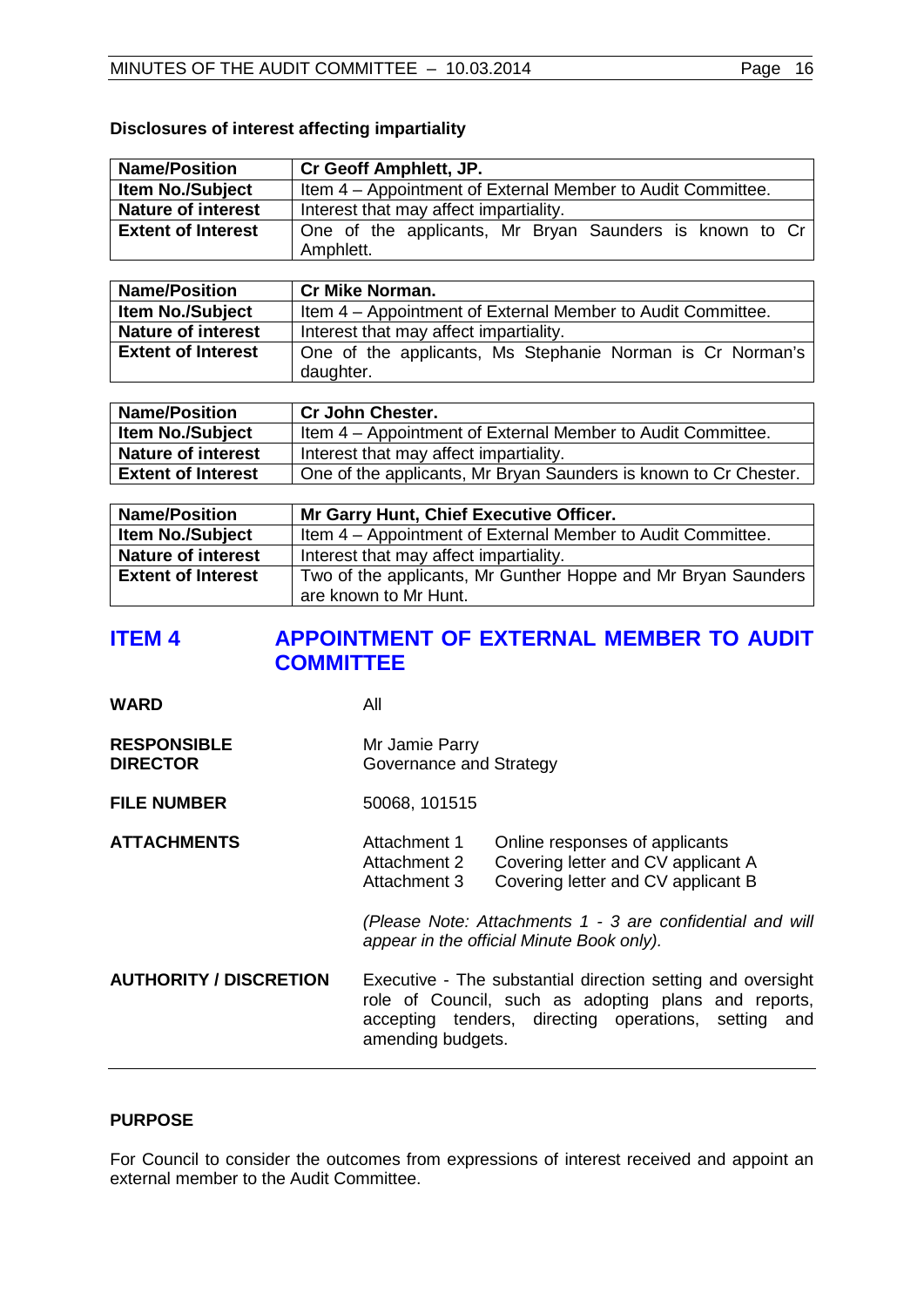## **EXECUTIVE SUMMARY**

The external member resigned from the Audit Committee dated 10 January 2013. The City subsequently sought Expressions of Interest on two occasions during 2013 to fill the vacant position.

Five expressions of interest have been received and are provided to Council for its consideration in appointing an external member to the Audit Committee.

## **BACKGROUND**

The Audit Committee was established at the Ordinary Council meeting held on 14 March 2000 (CJ042-03/00 refers). The purpose of the committee is to oversee the internal and external audit, risk management and compliance functions of the City.

The Audit Committee comprises seven Elected Members plus an independent external member. The previous external member, Mr Andy Cowin, submitted his notice of resignation from the Audit Committee in a letter dated 10 January 2013, as he was relocating interstate.

The Audit Committee and subsequently Council considered the issue of appointing a replacement external member. At its meeting held on 16 April 2013 (CJ057-04/13 refers), Council resolved to call for expressions of interest to fill the position of external member to the Audit Committee.

The expressions of interest process was commenced on Thursday 16 May 2013 and concluded on Monday 3 June 2013, with the following activities undertaken to encourage expressions of interest:

- Advertisement placed in the *Joondalup Weekender*.
- Email distributed to CPA Australia and the Institute of Chartered Accountants, requesting they inform their members of the opportunity.
- Public notice placed on the City's website directing interested applicants to an information pack developed for prospective members.
- Development of an online form to simplify the expression of interest process.

Despite the City undertaking both a community based advertising approach, as well as a targeted approach of finance professionals, no submissions were received and no enquiries were received by City officers regarding the external member vacancy.

This outcome was reported to the Audit Committee at its meeting held on 12 August 2013 and subsequently resolved by Council at its meeting held on 24 September 2013 (CJ184-09/13 refers) as follows:

"*That Council leave the position of external member to the Audit Committee vacant and reconsider an appointment following the October 2013 local government elections.*".

Following the local government elections, the expression of interest process was recommenced on Thursday 28 November 2013 and concluded on Friday 13 December 2013. An advertisement was placed in the *Joondalup Weekender* and on the City's website.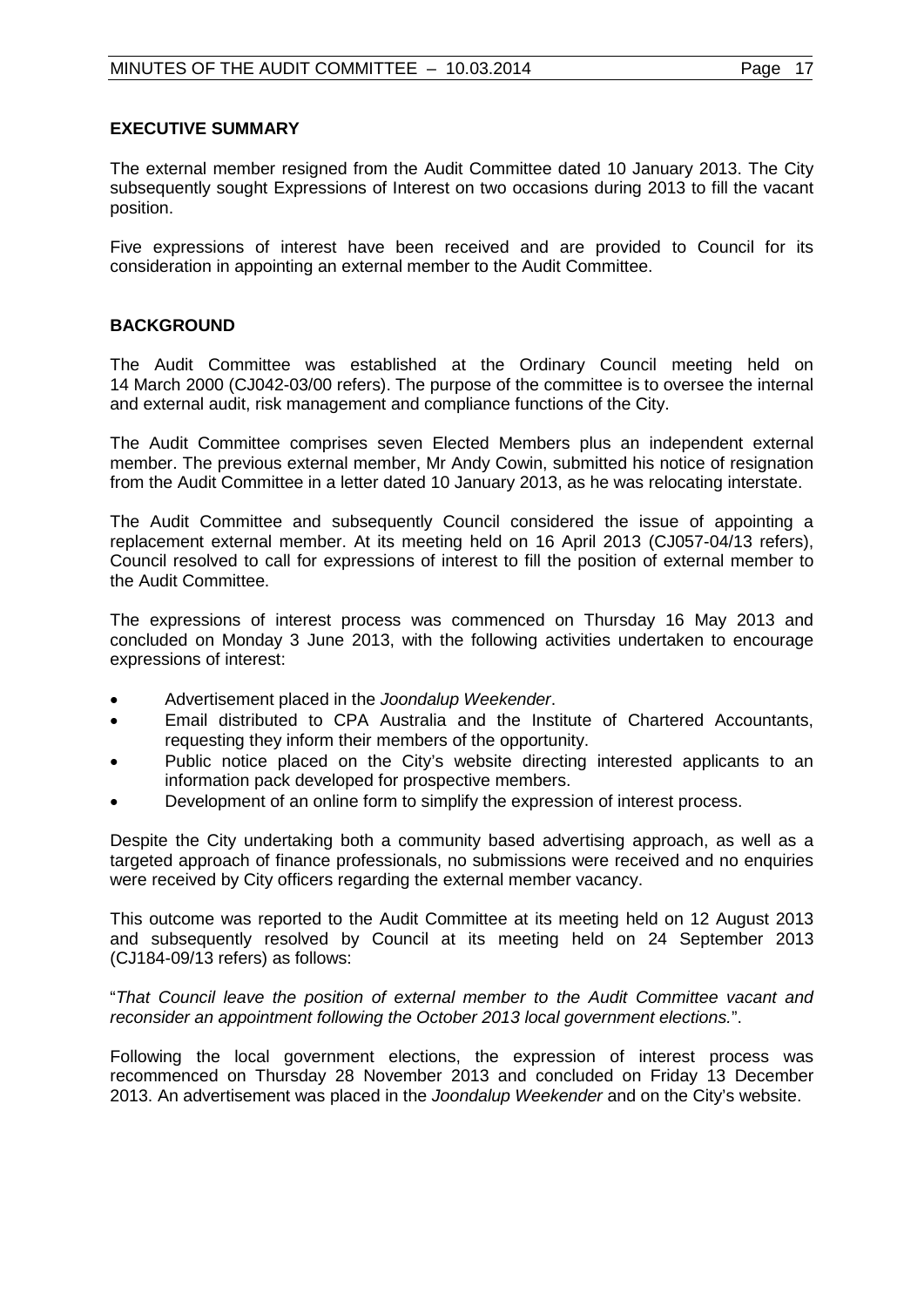## **DETAILS**

As a result of the expression of interest process and including the targeting of persons that had made enquiries, five submissions were received.

The advertisement stipulated that applicants must meet the following essential criteria:

- Be a member of CPA Australia or the Institute of Chartered Accountants.
- Demonstrate their knowledge and experience of:
	- business or financial management / reporting
	- risk management systems and procedures
	- internal business controls
	- legislative compliance programs.

The following attributes were considered to be preferential criteria:

- Exposure to local government financial management and reporting.
- Reside within the City of Joondalup and/or be enrolled to vote in the elections for the City in accordance with the provisions of the *Local Government Act 1995*.

It is considered that all applicants possess relevant qualifications and experience to contribute to the Audit Committee's activities. Four of the five applicants are residents of the City of Joondalup.

The responses submitted by the applicants were collated and are provided as a confidential document (Attachment 1 refers). Two applicants also submitted a covering letter and a copy of their CV by email separately, which are also provided as confidential documents (Attachments 2 and 3 refer).

## **Issues and options considered**

The Council now needs to assess the expressions of interest received and consider appointing an external member to the Audit Committee. The appointment is to be made by Council for a maximum two-year term ending at the local government elections in October 2015.

Council can either:

- appoint an external member of the Audit Committee from the expressions of interest received, for a term to expire in October 2015
- re-advertise expressions of interest for the position of external member of the Audit Committee for a term to expire in October 2015
- leave the position of external member of the Audit Committee vacant or
- amend the composition of the Audit Committee and remove the position of external member.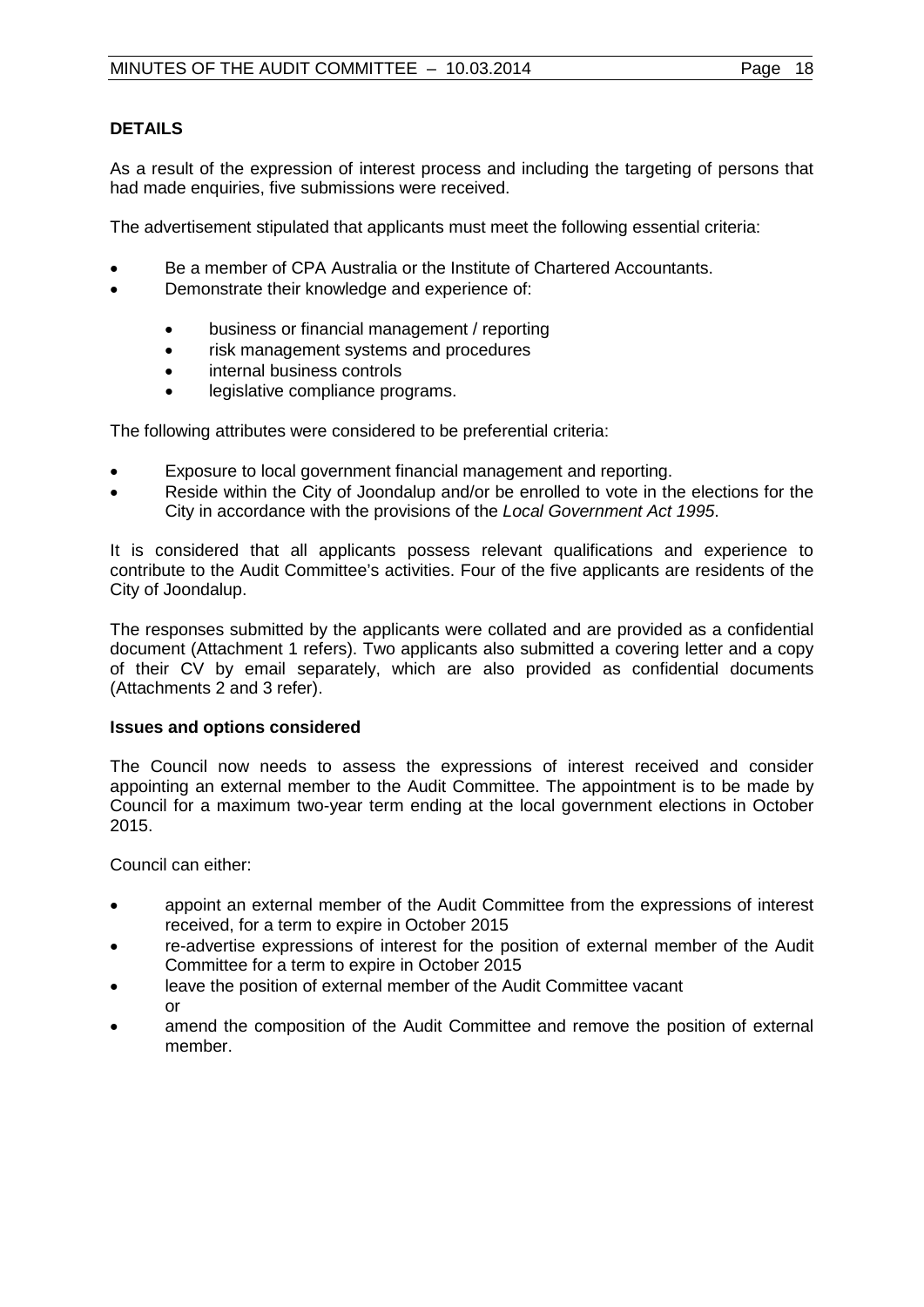## **Legislation / Strategic Community Plan / policy implications**

| Legislation                     | Local Government Act 1995.<br>Local Government (Audit) Regulations 1996.                            |
|---------------------------------|-----------------------------------------------------------------------------------------------------|
| <b>Strategic Community Plan</b> |                                                                                                     |
| Key theme                       | Governance and Leadership.                                                                          |
| <b>Objective</b>                | Active democracy.                                                                                   |
| <b>Strategic initiative</b>     | Optimise opportunities for the community to access and<br>participate in decision-making processes. |
| <b>Policy</b>                   | Not applicable.                                                                                     |

Although not a policy, the Audit Committee Charter makes provision for the objectives, functions and operation of the Audit Committee. Section 4 of the charter sets out provisions in relation to membership and that includes clauses making provision for the appointment of an external member to the Audit Committee.

#### **Risk management considerations**

The Audit Committee is an important element of risk management and a contributor to the mitigation of risk. It plays a significant oversight role. Having an external member on the committee adds an additional element to that oversight role by bringing a focus that is not influenced by other issues before Council. It also offers the opportunity of an independent and fresh perspective.

#### **Financial/budget implications**

Not applicable.

#### **Regional significance**

Not applicable.

#### **Sustainability implications**

The Audit Committee plays a role in providing financial and risk oversight of the City's activities, thereby helping secure the long-term sustainability of the City.

## **Consultation**

Advertisements seeking expressions of interest were placed in a local newspaper, as well as advertising the vacancy on the City's website. Initially an email was also sent to CPA Australia and the Institute of Chartered Accountants, requesting they inform their members of the opportunity. Direct email solicitation was also undertaken with persons who had made enquiries regarding the role.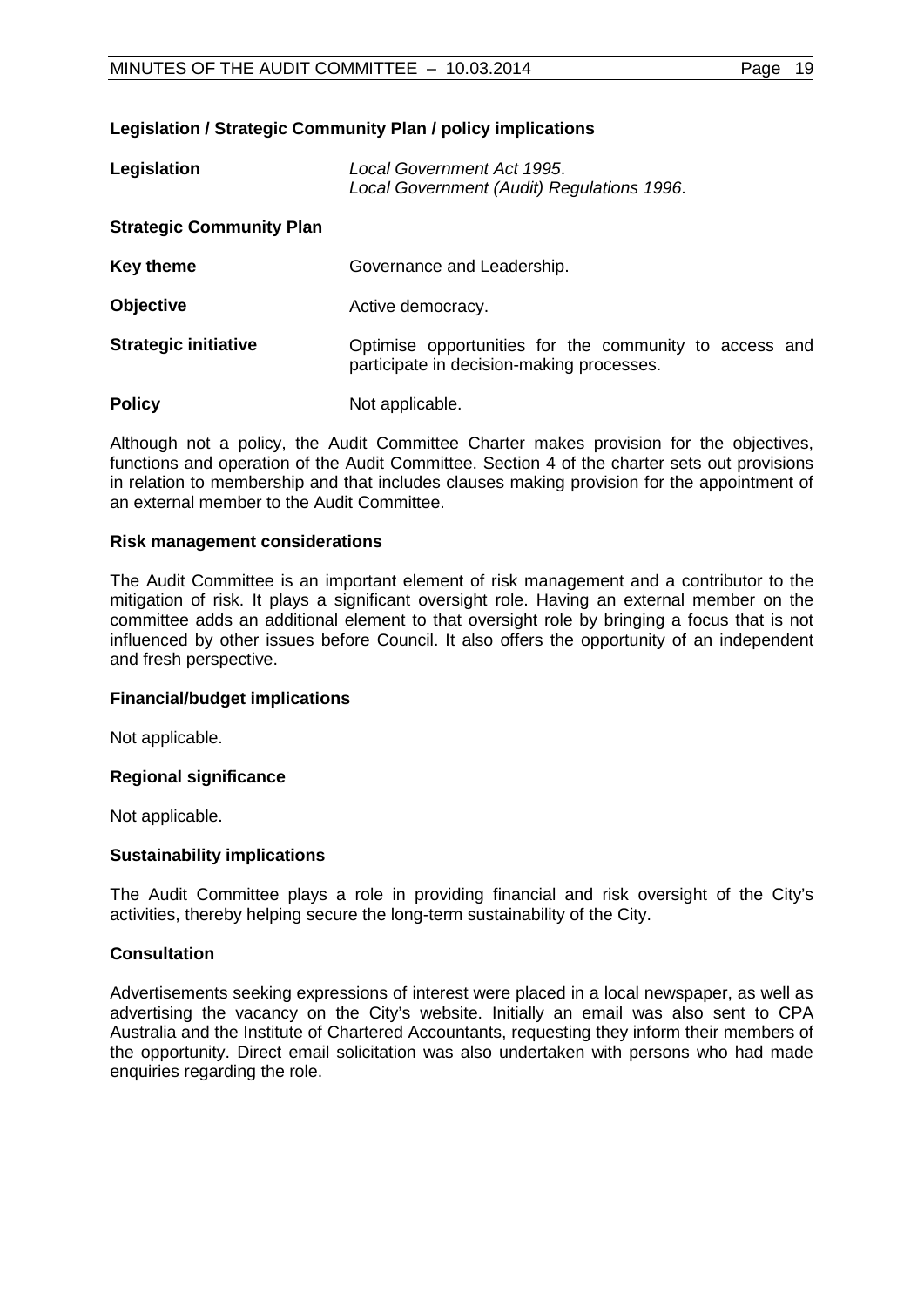#### **COMMENT**

The position of external member on the Audit Committee meets strategic initiatives of the City and offers an impartial view of auditing, compliance and risk management mitigation activities at the City.

It is therefore recommended that Council considers appointing an external member to the Audit Committee from one of the five expressions of interest received.

#### **VOTING REQUIREMENTS**

Absolute Majority.

#### **OFFICER'S RECOMMENDATION**

That Council CONSIDERS appointing a person to the position of external member to the Audit Committee, for a term to expire in October 2015.

**MOVED Cr Corr, SECONDED Cr Amphlett that Council APPOINTS Mr Gary Kong as the external member of the Audit Committee for a term to expire in October 2015, subject to a satisfactory interview with the Presiding Member of the Audit Committee, the Chief Executive Officer and the Director Corporate Services being undertaken.**

#### **The Motion was Put and CARRIED (6/0)**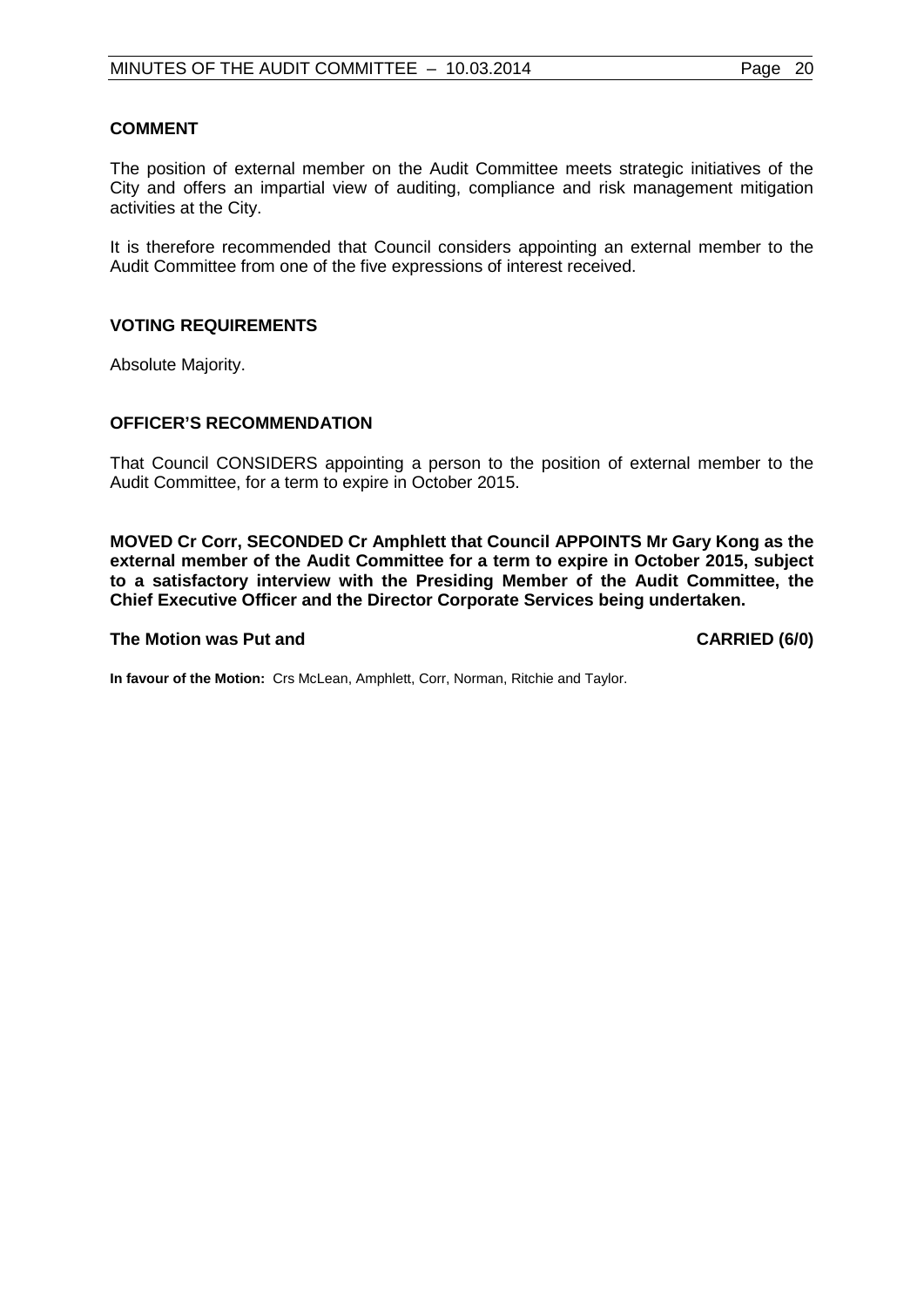## <span id="page-20-0"></span>**ITEM 5 2013 COMPLIANCE AUDIT RETURN**

| <b>WARD</b>                           | All                                                                                                                                                                                                 |
|---------------------------------------|-----------------------------------------------------------------------------------------------------------------------------------------------------------------------------------------------------|
| <b>RESPONSIBLE</b><br><b>DIRECTOR</b> | Mr Garry Hunt<br>Office of the CEO                                                                                                                                                                  |
| <b>FILE NUMBER</b>                    | 09492, 50068, 101515                                                                                                                                                                                |
| <b>ATTACHMENT</b>                     | Attachment 1<br>2013 Compliance Audit Return                                                                                                                                                        |
| <b>AUTHORITY / DISCRETION</b>         | Executive - The substantial direction setting and oversight<br>role of Council, such as adopting plans and reports,<br>accepting tenders, directing operations, setting<br>and<br>amending budgets. |

## **PURPOSE**

For Council to adopt the City's 2013 Compliance Audit Return (the return) prior to it being submitted to the Department of Local Government and Communities (DLGC).

## **EXECUTIVE SUMMARY**

The DLGC Compliance Audit Return for the period 1 January 2013 to 31 December 2013 has been completed and is required to be adopted by Council before being submitted to the DLGC by 31 March 2014.

*It is therefore recommended that Council:*

- *1 ADOPTS the completed 2013 Local Government Compliance Audit Return for the period 1 January 2013 to 31 December 2013 forming Attachment 1 to this Report;*
- *2 in accordance with Regulation 15 of the Local Government (Audit) Regulations 1996, SUBMITS the completed Compliance Audit Return as detailed in Part 1 above, to the Department of Local Government and Communities.*

## **BACKGROUND**

The 2013 return was made available to local governments by the DLGC on its website for online completion.

The structure of the return is the same as the previous year and focuses on areas of compliance considered high risk. This incorporates all the statutory requirements prescribed in Regulation 13 of the *Local Government (Audit) Regulations 1996.*

Regulations 14 and 15 of the *Local Government (Audit) Regulations 1996* prescribe the requirements for local governments when carrying out the compliance audit, reporting to the Audit Committee and Council, and certification and submission of the Return to the Department.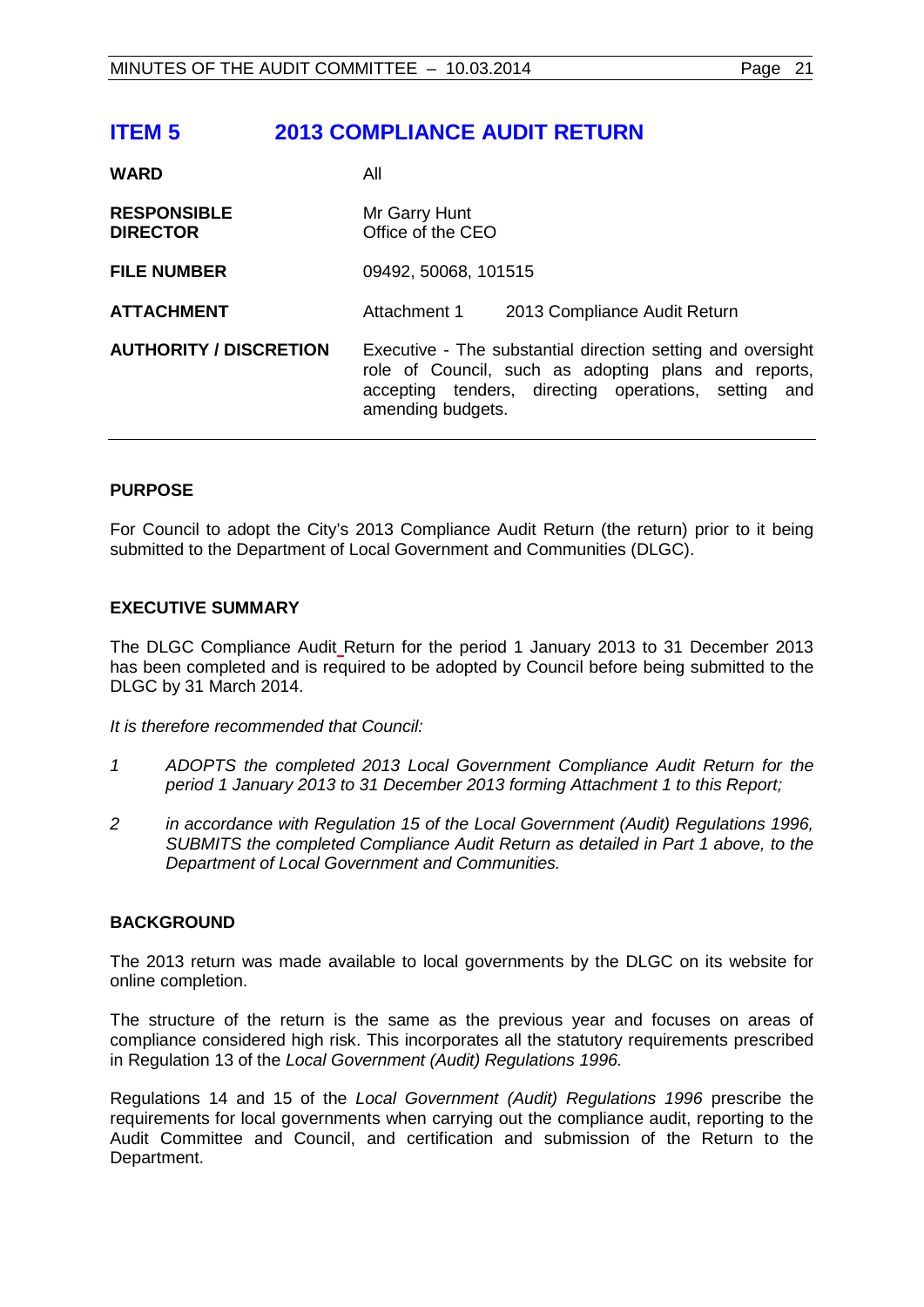## **DETAILS**

The 2013 return contains the compliance categories of:

- commercial enterprises by local governments
- delegation of power / duty
- disclosure of interest
- disposal of property
- elections
- finance
- local government employees
- official conduct
- tenders for providing goods and services.

The 2013 return reveals a high level of compliance with legislation by the City, however it should be noted that the response to question 15 under Tenders for Providing Goods and Services in relation to a purchasing policy is "No". The City's answer to this in previous years was "Yes" as there were detailed protocols in place for the supply of goods and services. It has become clear that this does not fulfil the requirements of Regulation 11A of having a current purchasing policy. The City is in the process of developing a purchasing policy for adoption by Council.

## **Legislation / Strategic Community Plan / policy implications**

| Legislation                     | Regulations 14 and 15 of the Local Government (Audit)<br>Regulations 1996.                                      |
|---------------------------------|-----------------------------------------------------------------------------------------------------------------|
| <b>Strategic Community Plan</b> |                                                                                                                 |
| <b>Key theme</b>                | Governance and Leadership.                                                                                      |
| <b>Objective</b>                | Corporate capacity.                                                                                             |
| <b>Strategic initiative</b>     | Demonstrate accountability through robust reporting that<br>is relevant and easily accessible by the community. |

#### **Risk management considerations**

The risk associated with the Council failing to adopt the return would result in noncompliance with the legislative requirements of the *Local Government (Audit) Regulations 1996*.

#### **Financial/budget implications**

Not applicable.

#### **Regional significance**

Not applicable.

## **Sustainability implications**

Not applicable.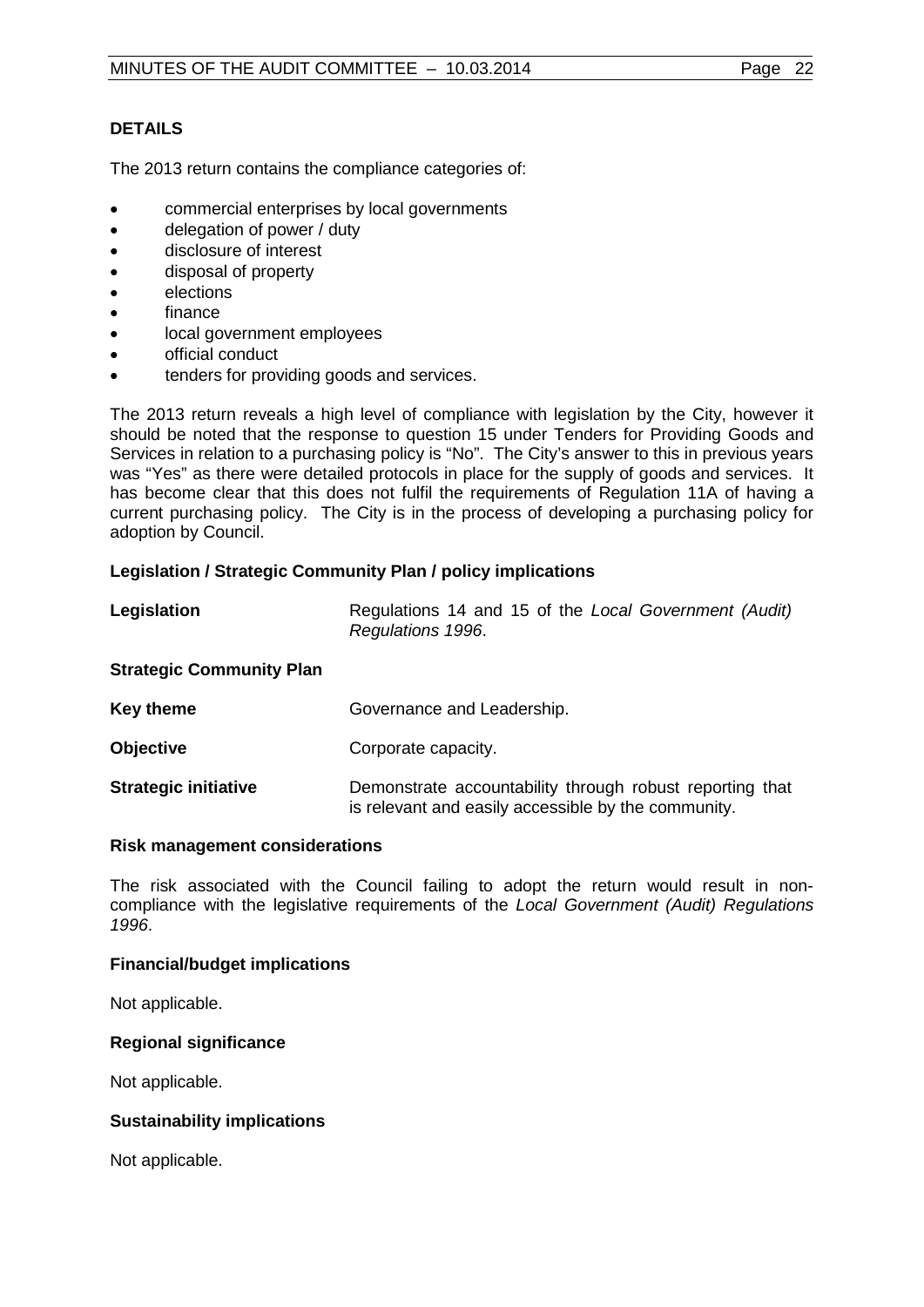## **Consultation**

Not applicable.

## **COMMENT**

The responses to the questions in the return were provided by the relevant Managers to their Director for their review and approval before being forwarded to the Internal Auditor for entry on the DLGC website.

The 2013 return reveals a high level of compliance with legislation by the City. However one area of non compliance in relation to a purchasing policy is being addressed.

## **VOTING REQUIREMENTS**

Simple Majority.

**MOVED Cr Amphlett, SECONDED Cr Ritchie that Council:**

- **1 ADOPTS the 2013 Local Government Compliance Audit Return for the period 1 January 2013 to 31 December 2013 forming Attachment 1 to this Report;**
- **2 in accordance with Regulation 15 of the** *Local Government (Audit) Regulations 1996***, SUBMITS the completed Compliance Audit Return as detailed in Part 1 above to the Department of Local Government and Communities.**

#### The Motion was Put and **CARRIED** (6/0)

**In favour of the Motion:** Crs McLean, Amphlett, Corr, Norman, Ritchie and Taylor.

*Appendix 2 refers*

*[To access this attachment on electronic document, click here: Attach2AUDIT100314.pdf](Attach2AUDIT100314.pdf)*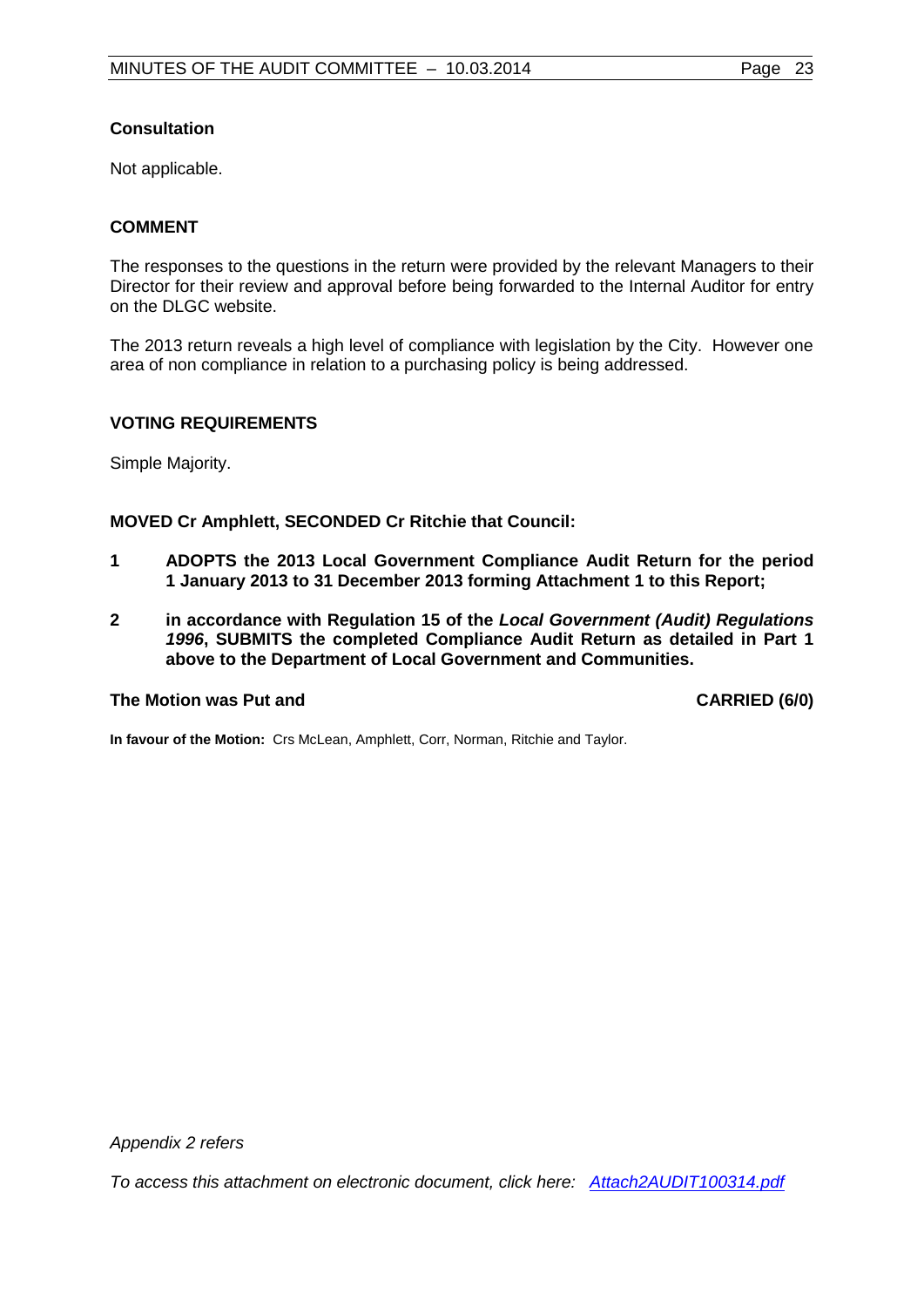## <span id="page-23-0"></span>**ITEM 6 CORPORATE RISK REGISTER**

| <b>WARD</b>                           | All                                                                                                                                                                                              |
|---------------------------------------|--------------------------------------------------------------------------------------------------------------------------------------------------------------------------------------------------|
| <b>RESPONSIBLE</b><br><b>DIRECTOR</b> | Mr Garry Hunt<br>Office of the CEO                                                                                                                                                               |
| <b>FILE NUMBER</b>                    | 49586, 101515                                                                                                                                                                                    |
| <b>ATTACHMENTS</b>                    | Attachment 1<br>Corporate Risk Register                                                                                                                                                          |
| <b>AUTHORITY / DISCRETION</b>         | Executive – The substantial direction setting and oversight<br>role of Council, such as adopting plans and reports,<br>accepting tenders, directing operations, setting and<br>amending budgets. |

## **PURPOSE**

For Council to adopt the City's *Corporate Risk Register*.

## **EXECUTIVE SUMMARY**

The City has in place a *Risk Management Framework* which was presented to the Audit Committee on 12 August 2013 and endorsed by Council at its meeting held on 24 September 2013 (CJ190-09/13 refers). It is a requirement of the framework that the City develops a *Corporate Risk Register*. The register has been developed to capture risks at a strategic level, with risks at an operational level being captured in Business Unit Risk Registers.

*It is therefore recommended that Council:*

- *1 ENDORSES the Corporate Risk Register forming Attachment 1 to this Report;*
- *2 NOTES that the Chief Executive Officer will submit an annual report on the Corporate Risk Register to the Audit Committee.*

#### **BACKGROUND**

The City has had in place a *Risk Management Framework* since January 2009 which has resulted in the production of risk registers for every business unit. The updated framework requires the development of a *Corporate Risk Register* for the City.

## **DETAILS**

The register is intended to capture risks at a strategic level that may impact on the operation of major systems and the delivery of major projects. The main risks for the City have been identified and can be assigned within the following categories: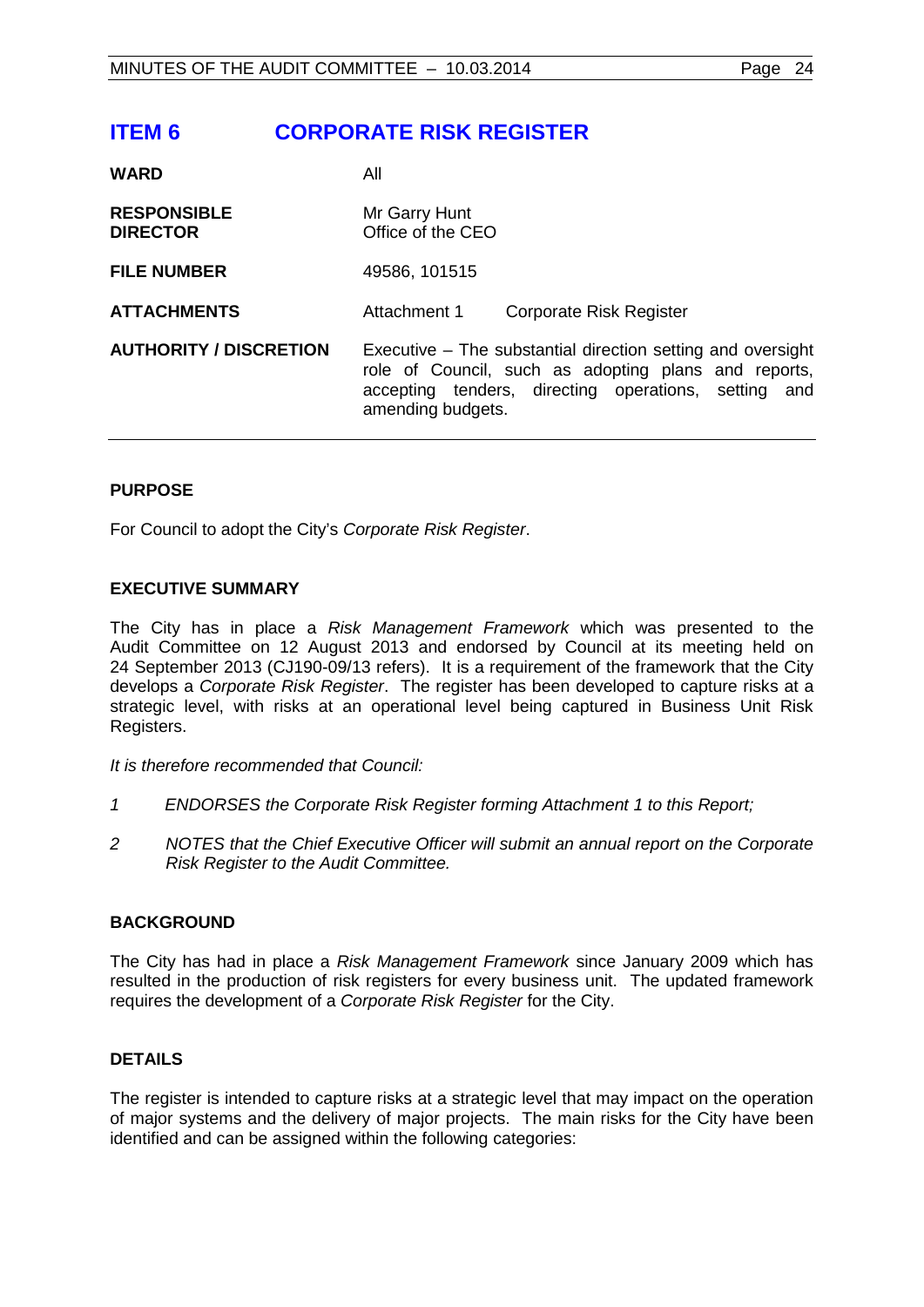- 1 Human Safety and Wellbeing.<br>2 Legislative and Compliance.
- 2 Legislative and Compliance.<br>3 Environmental.
- Environmental.
- 4 Strategic and Governance Position.<br>5 Service Delivery and Business Cont
- 5 Service Delivery and Business Continuity.<br>6 Financial and Economic.
- 6 Financial and Economic.<br>7 Human Resources.
- 7 Human Resources.<br>8 Asset Management
- 8 Asset Management and Infrastructure.<br>9 Maior Commercial City Projects.
- Major Commercial City Projects.

The register was developed as recommended by *AS/NZS ISO 31000:2009 – Risk Management – Principles and Guidelines* including the process for the assessments of all risks. Risk assessments were undertaken using the Risk Level Matrix and Assessment Criteria contained in the City's *Risk Management Framework.*

The development of the register included the following:

- Executive Leadership Team Business Planning Session.
- Consultation with the City's Directors and Managers.
- Review of the City's Strategic Community Plan.
- Review of Business Unit Risk Registers.
- Review of corporate risk registers for other local governments.

The register details:

- the corporate risks within each risk category
- control methods that are currently in place
- the residual risk assessment including the overall risk level
- any further control actions required
- the lead risk owners
- the target date for the implementation of the control action.

All further control actions, their implementation date and the risk owner will be captured and monitored. The *Corporate Risk Register* will be reviewed by the Chief Executive Officer on a quarterly basis and reported to the Audit Committee every two years. The *Corporate Risk Register* is included as Attachment 1.

## **Legislation / Strategic Community Plan / policy implications**

| Legislation                     | Local Government (Audit) Regulations 1996.                                                         |
|---------------------------------|----------------------------------------------------------------------------------------------------|
| <b>Strategic Community Plan</b> |                                                                                                    |
| <b>Key theme</b>                | Governance and Leadership                                                                          |
| <b>Objective</b>                | Corporate capacity.                                                                                |
| <b>Strategic initiative</b>     | Continuously strive to improve performance and service<br>delivery across all corporate functions. |
| <b>Policy</b>                   | Risk Management Policy.                                                                            |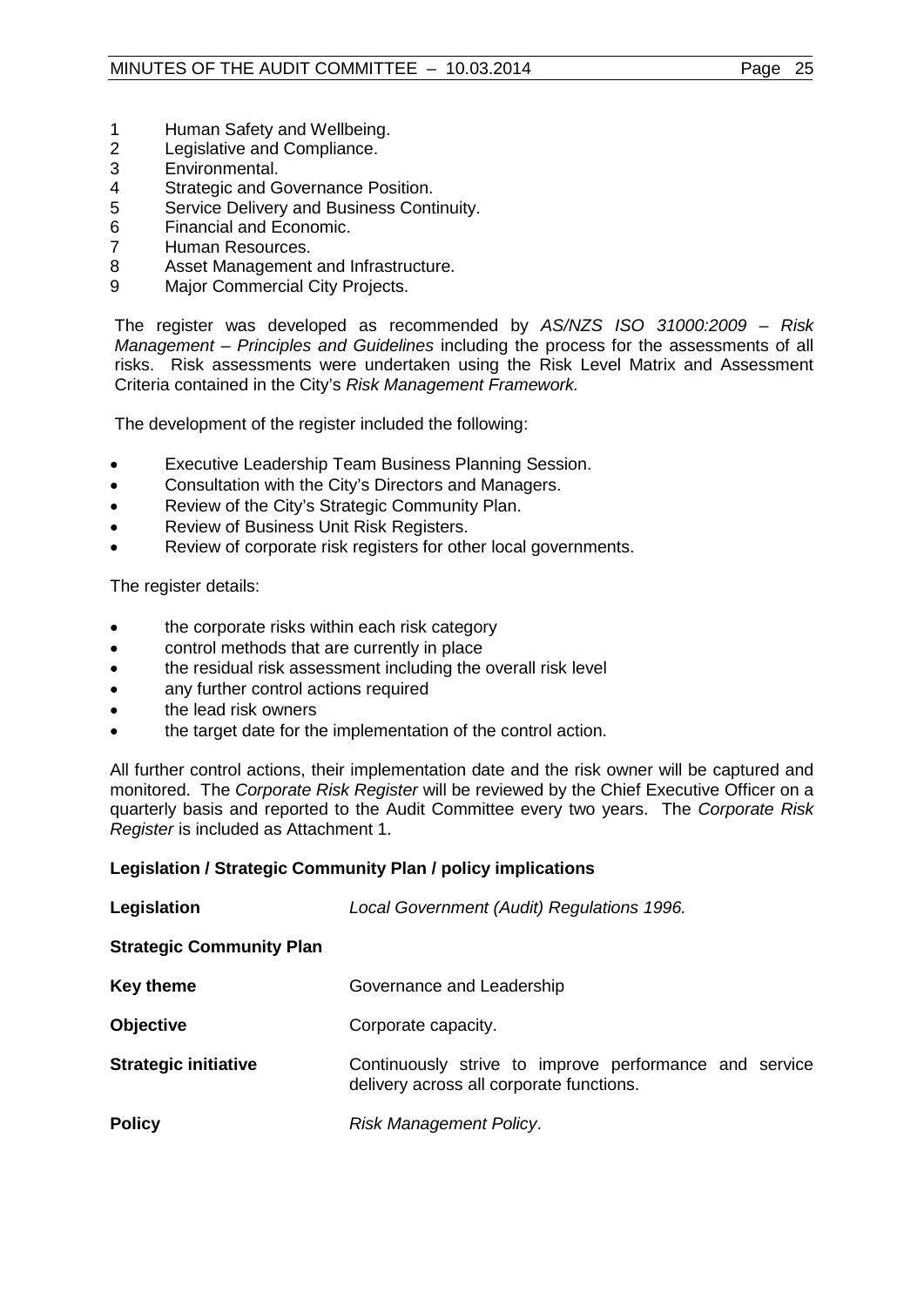## **Risk management considerations**

The *Corporate Risk Register* is an important element of risk management and will improve the City's ability to identify, assess and treat risks that threaten major systems and the delivery of the *Corporate Business Plan* and the *Strategic Community Plan*.

## **Financial/budget implications**

Not applicable.

## **Regional significance**

Not applicable.

## **Sustainability implications**

Not applicable.

## **Consultation**

Not applicable.

## **COMMENT**

The on-going review of the City's risk management profile is intended to raise the profile of risk, improve the City's approach to risk and embed risk management across all its systems and processes. The *Corporate Risk Register* will assist the City in capturing and recording risks that threaten the major systems and the delivery of major projects. Ownership will be assigned and further actions recorded and reported.

## **VOTING REQUIREMENTS**

Simple Majority.

**MOVED Cr Amphlett, SECONDED Cr Norman that Council:**

- **1 ENDORSES the Corporate Risk Register forming Attachment 1 to this Report;**
- **2 NOTES that the Chief Executive Officer will submit an annual report on the Corporate Risk Register to the Audit Committee.**

## **The Motion was Put and CARRIED (6/0)**

**In favour of the Motion:** Crs McLean, Amphlett, Corr, Norman, Ritchie and Taylor.

## *Appendix 3 refers*

*[To access this attachment on electronic document, click here: Attach3AUDIT100314.pdf](Attach3AUDIT100314.pdf)*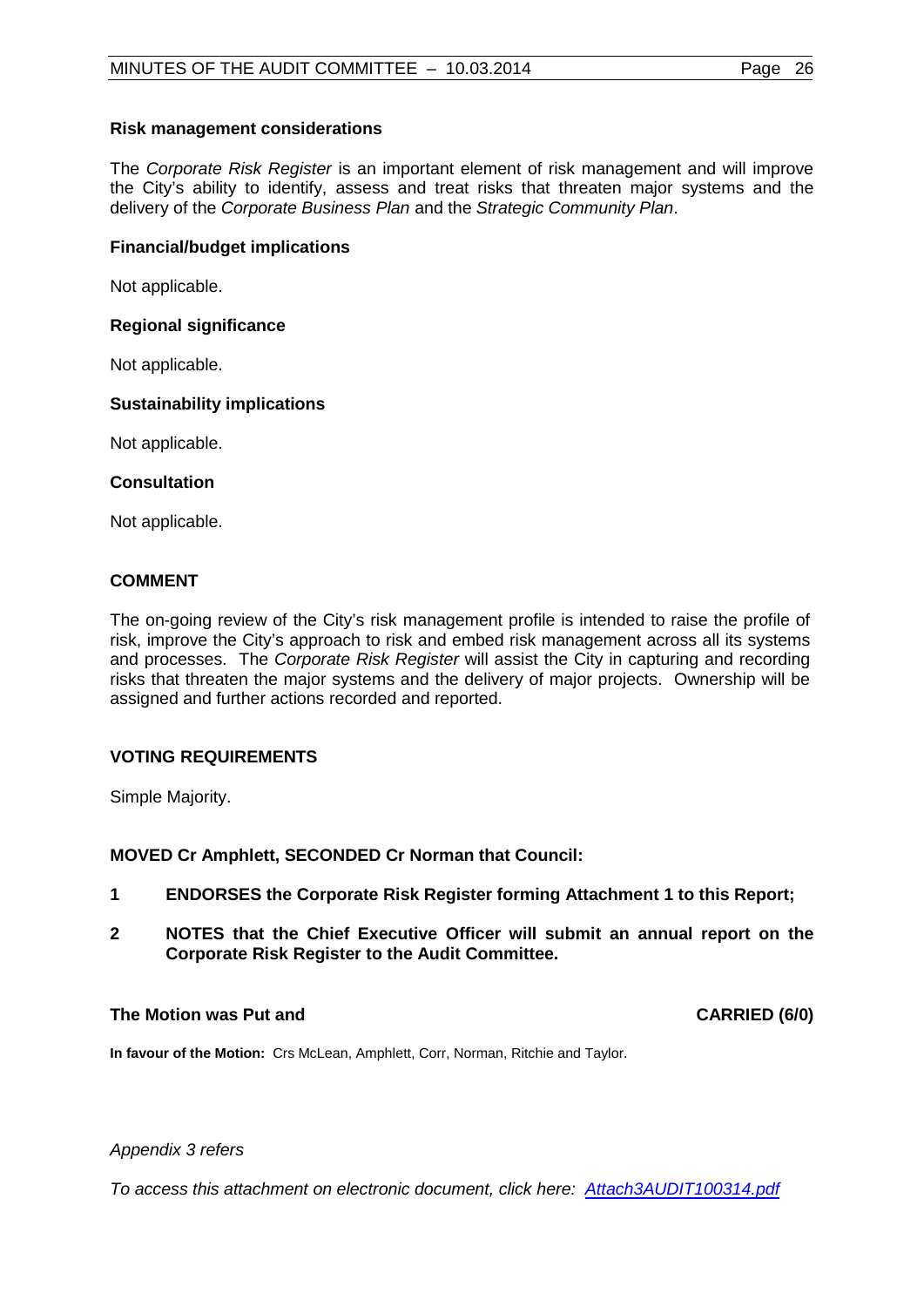## <span id="page-26-0"></span>**ITEM 7 COST EFFICIENCY AND SERVICE REVIEWS**

| <b>WARD</b>                           | All                                |                                                                                                                     |
|---------------------------------------|------------------------------------|---------------------------------------------------------------------------------------------------------------------|
| <b>RESPONSIBLE</b><br><b>DIRECTOR</b> | Mr Garry Hunt<br>Office of the CEO |                                                                                                                     |
| <b>FILE NUMBER</b>                    | 103906, 101515                     |                                                                                                                     |
| <b>ATTACHMENT</b>                     | Attachment 1                       | Cost Efficiency and Service Review<br>Approach                                                                      |
| <b>AUTHORITY / DISCRETION</b>         | Council (that is for 'noting').    | Information - includes items provided to Council for<br>information purposes only that do not require a decision of |

#### **PURPOSE+**

For the Audit Committee to note the update of the activities relating to the revised program of cost efficiency and service reviews since July 2013.

## **EXECUTIVE SUMMARY**

Since July 2013 the City has been undertaking reviews of activities in order to identify areas to reduce costs by eliminating and identifying waste and improving efficiency and effectiveness throughout the City's operations.

*It is therefore recommended that the Audit Committee NOTES this report outlining the activities undertaken relating to cost efficiency and service reviews.*

## **BACKGROUND**

The Chief Executive Officer initiated a more extensive program of reviews to be undertaken of a number of the City's activities in order to identify opportunities for increasing efficiencies, reducing waste and reducing the costs of the services.

Service reviews, process mapping and continuous improvement is a long established practice at the City, where improvements plans are implemented following reviews of existing service levels. As part of the City's annual business planning process, business units are required to identify main customer groups and determine the service expectations of each of these groups.

Past service reviews include maintenance of City land within the commercial business precinct, and community transport. In 2009, the City undertook a review of the provision of graffiti removal which resulted in the tender including an incentive payment bonus / penalty arrangement based upon the performance of the contractor, as well as a lower price per square metre for graffiti removal. The removal time of graffiti has greatly reduced since this review, and value added functions have also been introduced, such as pre-event graffiti checks and removal, and contractor reported graffiti (rather than relying only on community reports). Since 2009-10 the expenditure for graffiti removal has significantly decreased.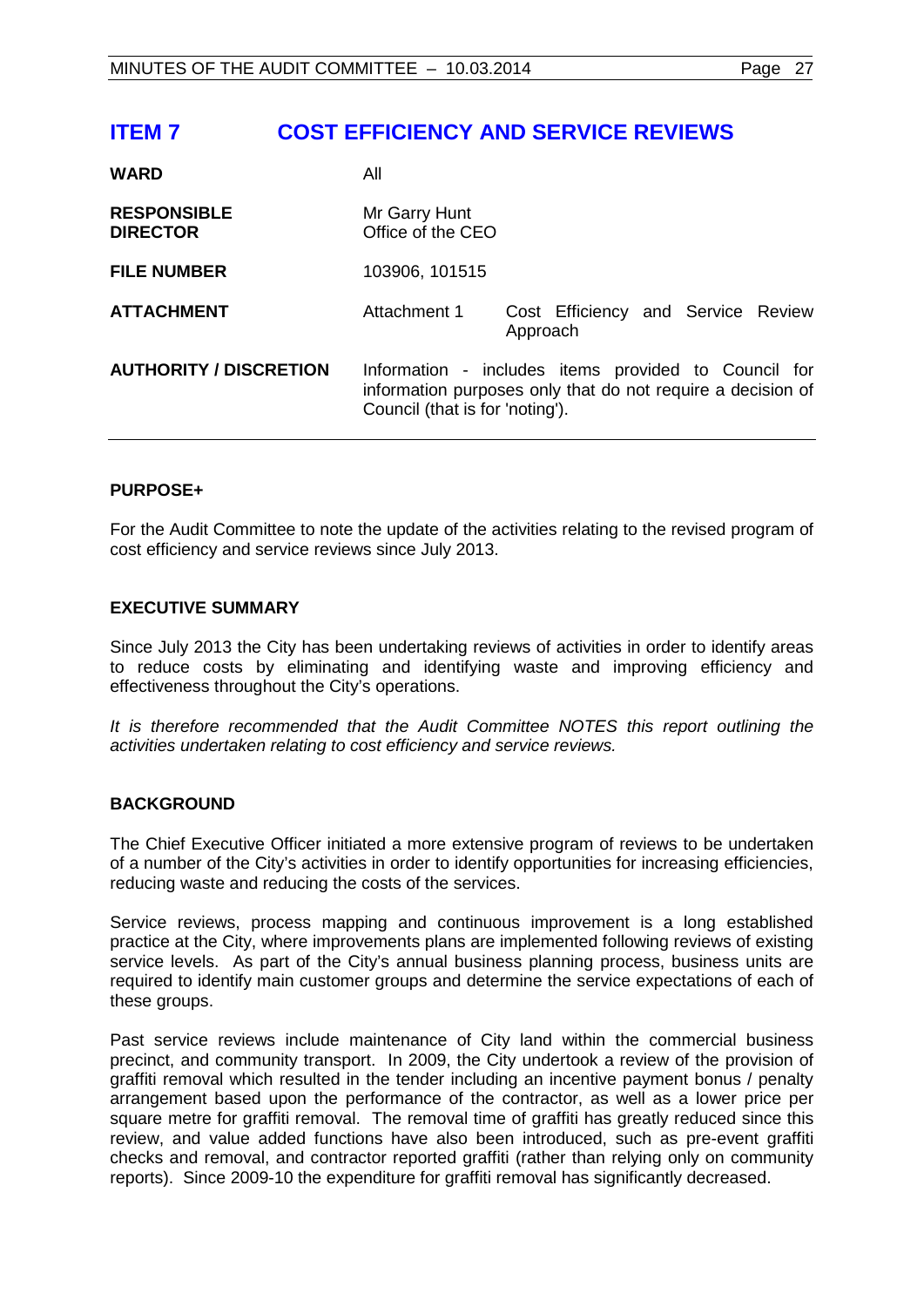At the Audit Committee on 12 August 2013 Mayor Pickard requested a report be submitted to a future meeting of the Audit Committee regarding the scoping of a forensic analysis of operational costs to identify possible efficiencies.

## **DETAILS**

The intent of the cost efficiency and service reviews is to enable the City to demonstrate effectiveness and efficiency of services provided. The reviews are aimed at identifying opportunities for the following:

- Service and activity improvements.
- Assisting longer-term financial sustainability.
- Ensuring value for money and operational efficiency.
- Service level adjustments.
- Considering alternative modes of service delivery.
- Improved utilisation of available resources.

Each review will:

- Identify the service drivers (statutory, financial, operational) and review what is currently delivered.
- Consider desirable service levels what should be delivered (within budgeting realities) while maintaining customer needs and process improvement focus.
- Review and recommend how the service would be best delivered (delivery model).

It is through these reviews rather than a forensic analysis that the City can identify areas to reduce costs by eliminating and identifying waste and improving efficiency and effectiveness. Forensic analysis as defined by the Institute of Internal Auditors is *"associated with investigations into fraudulent activity, the application of auditing skills to situations that have legal consequences"* and *"the practical steps that the auditor takes in order to gather evidence relevant to the fraudulent activity".* 

A forensic analysis would require the testing of all transactions and the interviewing of all staff associated with the activity, which would severely limit the City's ability to deliver services at the current level. If any anomalies are identified during the reviews, a forensic analysis could then be initiated.

## Approach

It is essential that the City examines all aspects of its operations to identify efficiencies, cost savings, and revenue generation opportunities. A methodical and structured review program is necessary to provide solid and reliable information on which decisions can be based. The City's approach is outlined in Attachment 1.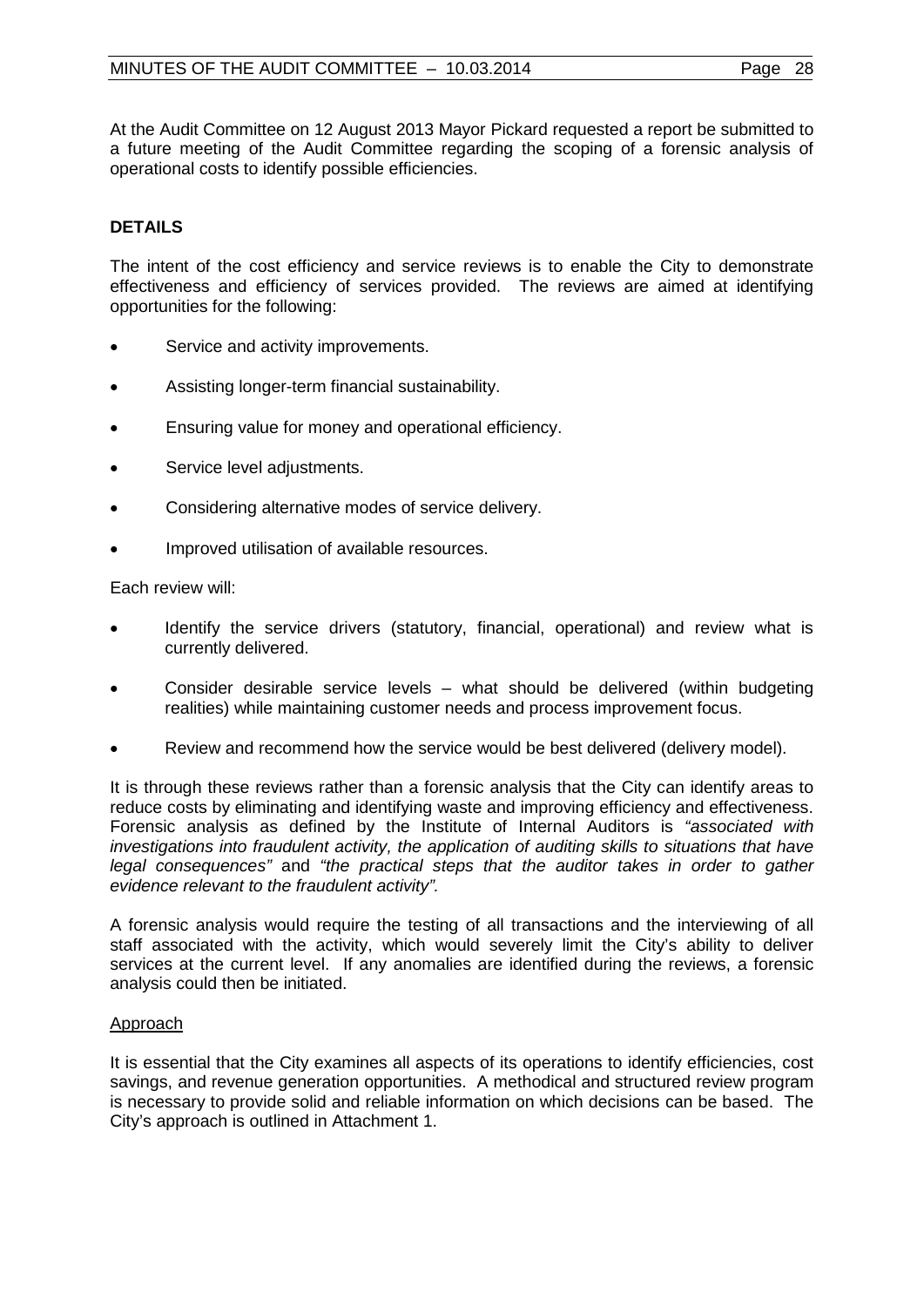The reviews are to be undertaken internally by the City's Executive and Risk Services business unit, and also by independent consultants.

- 1 Service reviews initiated by the City
	- Non-Domestic Waste Collections within Parks, Reserves, Foreshores, Car Parks, City Centre and Bus Stops.
	- Use of external contractors, effectiveness of the current work program and suggested delivery model for traffic management control. The expenditure for this in 2012-13 was \$861,769.
- 2 Service reviews to be undertaken by an independent consultant

#### INITIAL REVIEWS

- Selected Civic Events.
- Selected Cultural Events.
- Building maintenance (including plumbing and electrical) and cleaning of City buildings. The overall expenditure in 2012-13 for plumbing was \$846,516 and electrical was \$1,185,293.
- Utility consumption of City buildings.
- City's fleet utilisation and operating costs.

On completion of the abovementioned reviews, the following areas will then be analysed:

- Advertising, Marketing and Promotions (statutory and discretionary). The overall expenditure on these activities in 2012-2013 was:
	- Advertising General \$303,887
	- Advertising Statutory \$85,212
	- Promotions  $-$  \$229,341

This will include reviewing the expenditure across the organisation as well as reviewing the expenditure in this area by the City's Marketing and Communications business unit, which was established in November 2012. The establishment of this business unit was in part to ensure the City effectively communicates, raises awareness and promote its services and the value for money provided to the community whilst promoting and repositioning the City to achieve its new strategic goals and ambitions of being recognised as "a Global City: bold, creative and prosperous" – central themes of the Strategic Community Plan. The Marketing and Communications team is responsible for creating a greater external focus and driving change throughout the organisation to deliver the City's bold and enterprising vision.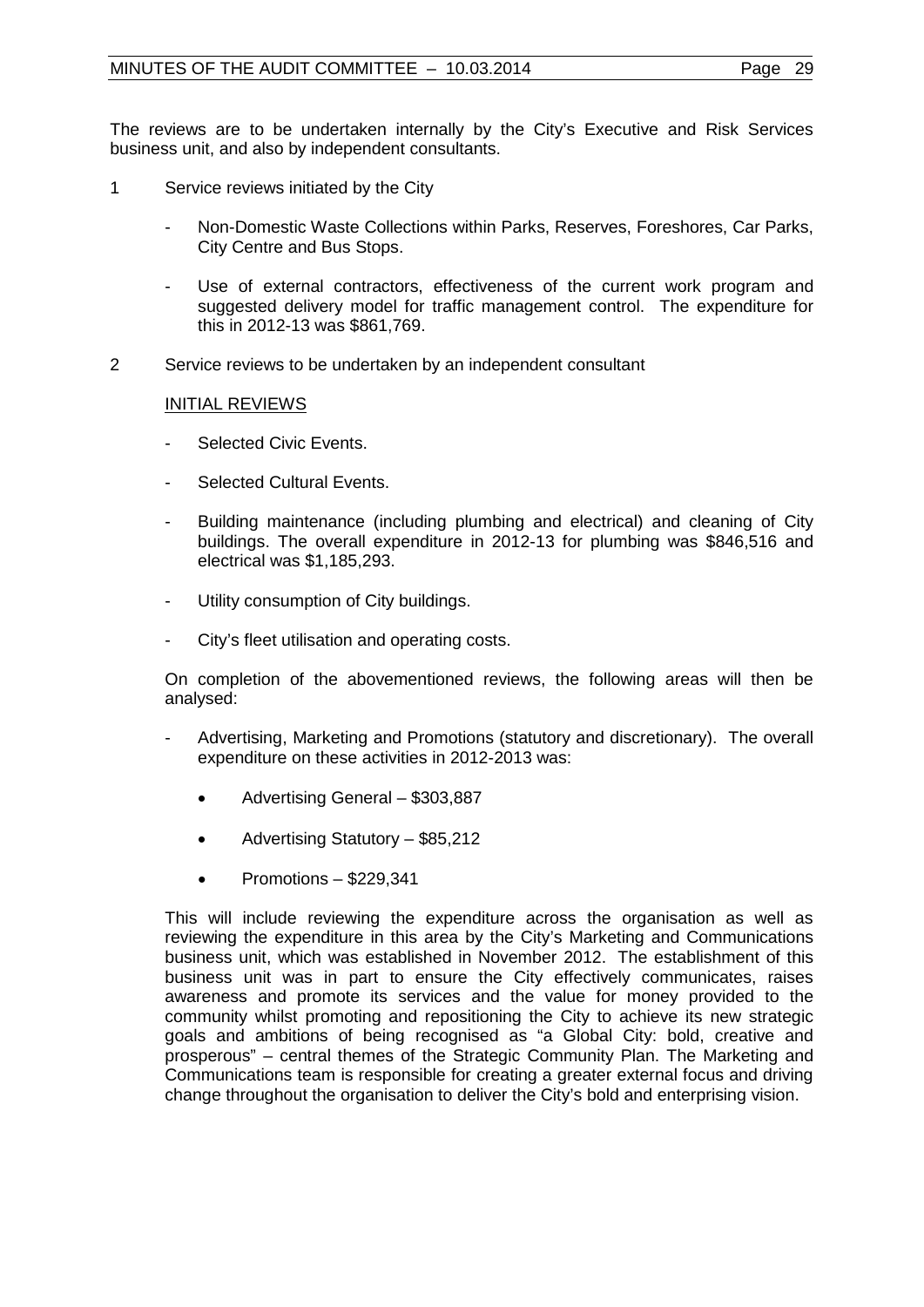- Landscape Maintenance (arterial roads, east-west). Improved budget control and reporting has been established, which will provide greater rigour when the service is reviewed. The arterial roads for this review are:
	- Burns Beach Road
	- Hepburn Avenue
	- **Hodges Drive**
	- Shenton Avenue
	- Warwick Road
	- Whitfords Avenue
- Mowing (arterial roads, east-west). Improved budget control and reporting has been established, which will provide greater rigour when the service is reviewed.
- Street Sweeping. The expenditure for the six months of July to December 2013 is \$400,264.
- Overhead Costs for Internal Service Providers (Financial Services, Human Resources and Information Technology).
- 3 Cost Efficiency Reviews

The following cost efficiency reviews have been identified and a timeframe for commencement will be developed by 30 June 2014. It has yet to be determined which of these will be reviewed by the City or an independent consultant.

- christmas decorations
- Elected Member requests
- building rental
- security patrol services
- street lighting
- street tree maintenance
- domestic rubbish collection

#### Service Reviews initiated by the City

The first review undertaken by the City's Executive and Risk Services business unit was the *Non-Domestic Waste Collections within Parks, Reserves, Foreshores, Car Parks, City Centre and Bus Stops.*

A review was undertaken of the City's arrangements for the collection of non-domestic waste (within parks, reserves, foreshores, car parks, City Centre and bus stops). The methodology used included interviews with relevant City staff and the examination of information including collection schedules, in-house service costs and contractor costs.

The City is responsible for servicing approximately 971 mobile garbage bins which are situated within its parks, reserves, foreshores, car parks, City Centre and at bus stops. A number of bins are serviced more than once per week with run schedules indicating that 1,647 bin services could be made on a weekly basis. Collections are made six days a week using two vehicles. The larger vehicle collects in City north Tuesday to Thursday and from both north and south Monday and Sunday. The smaller vehicle collects from City south Tuesday to Thursday and is not used Monday or Sunday. There are no waste collections made on Saturdays by either vehicle.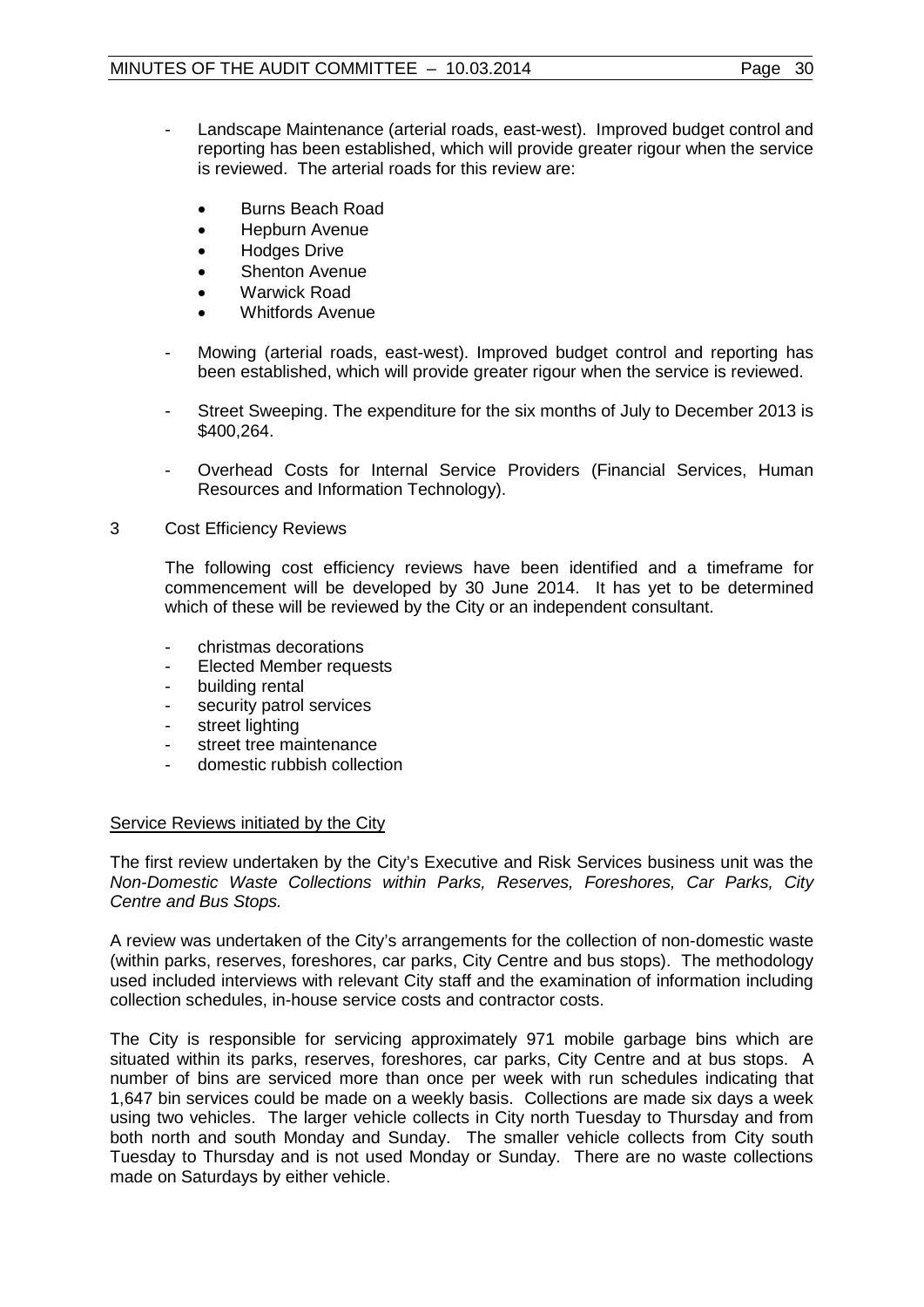The cost for servicing each bin by the City has been calculated as \$4.36 (based on the volume of tonnage tipped during 2012-13). This includes labour, fleet utilisation, overhead costs and tipping fees. The costs for external providers to undertake this service ranges from \$6.97 to \$9.38 per bin.

This review has revealed a number of areas where efficiencies can be made that will improve services, reduce operational costs and also increase capacity that may present the City with an opportunity to attract revenue by providing a commercial waste collection service without the need for additional resources. It is only after Recommendations 1 to 3 (listed below) have been completed that the true savings can be realised. It is planned that these recommendations will be completed by 30 June 2014.

This review recommended:

- 1 A comprehensive audit should be initiated to establish the number of mobile garbage bins and their exact locations within the City, which should also be mapped on the City's GIS system.
- 2 The servicing schedules and waste collection records should be reviewed in order to develop new servicing schedules that eliminates or minimises unnecessary time and travel or servicing of bins.
- 3 The review of the servicing schedules and waste collection records should be used to identify bins that are rarely or infrequently used with a view to removing or relocating them without adversely impacting on service.
- 4 The feasibility of providing a commercial waste collection service should be explored by the City, given a potential gap in the market.

A saving in relation to the service of emptying bulk bins situated at 20 community facilities was identified, although these bins were not part of the review. With tighter control of the receiving and processing of invoices, a saving of \$7,920 per annum was identified.

The second review that has commenced by the City's Executive and Risk Services business unit is the *Costs associated with the use of external contractors, effectiveness of the current work program and suggested delivery model for traffic management control.* This review is scheduled to be completed by 30 April 2014.

## Service Reviews to be undertaken by an Independent Consultant

In February 2014 the City engaged an independent consultant to undertake a review of the following activities:

- Selected Civic Events.
- Selected Cultural Events.
- Building maintenance (including plumbing and electrical) and cleaning of City buildings.
- Utility consumption of City buildings.
- City's fleet utilisation and operating costs.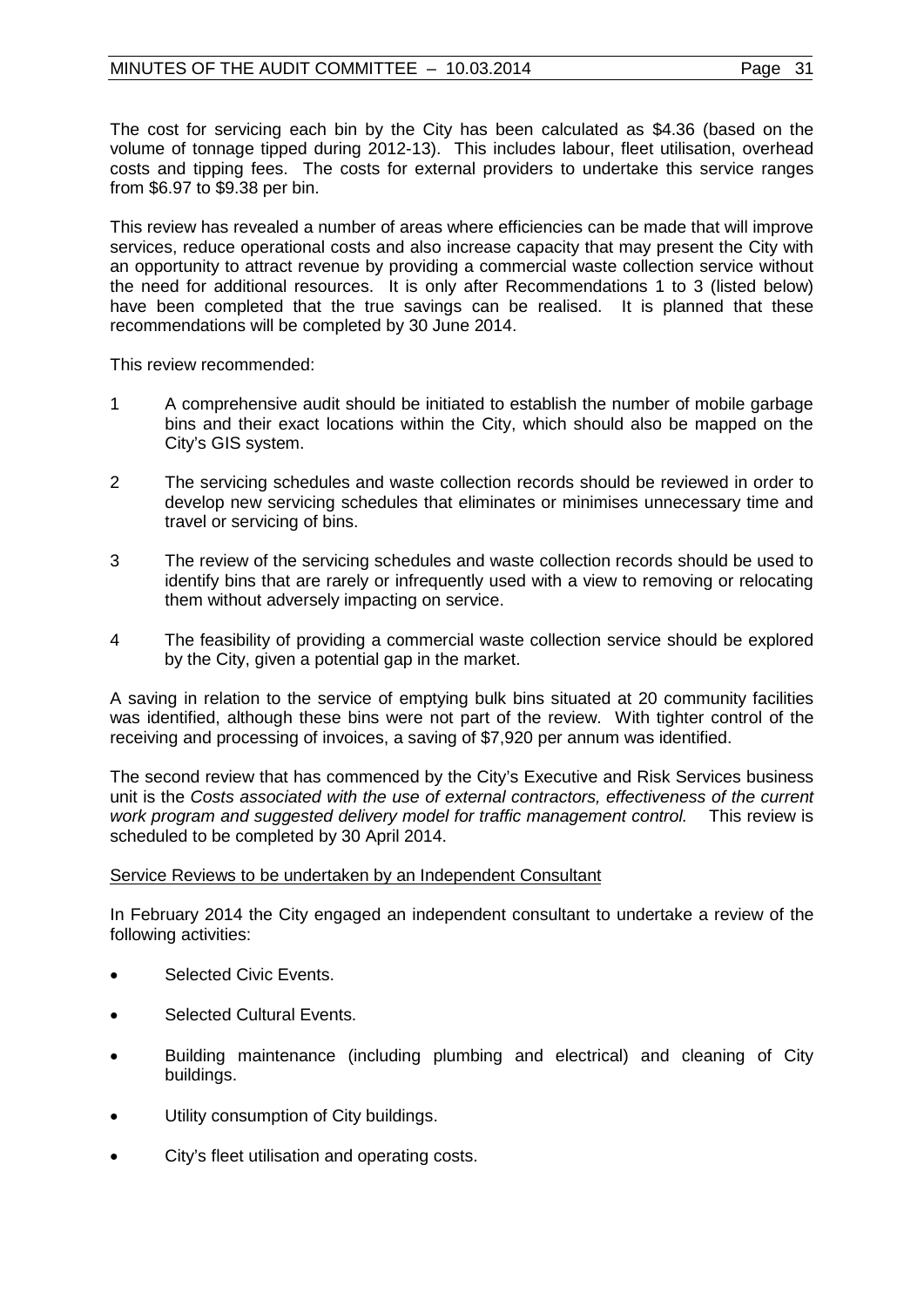A meeting has been held with the consultant to discuss the preferred methodology to use, which will include meeting with the relevant managers to:

- Understand the strategy for the activity and how it is managed and structured.
- Understand any activity undertaken to evaluate service levels or challenging the current situation.
- Identify non-financial systems involved in the service provision.
- Obtain any further relevant information.

## **Issues and options considered**

Preliminary research of leading practice approaches for service reviews has been undertaken. This included reviewing a 2012 study of service delivery reviews by the Australian Centre of Excellence for Local Government. The study reveals that progressive local governments have employed a formal system for reviewing the services they provide to their communities, and such processes had achieved tangible outcomes and community benefit. The study suggests that such reviews can identify opportunities for the following:

- Service and activity improvements.
- Cost savings.
- Service level adjustments.
- Alternative modes of service delivery.
- Improved resource usage.

## **Current Practice**

The City currently undertakes reviews of activities as part of normal business practice. Recent reviews include:

• *Corporate advertising, promotions and public relations, and the planning and conducting of civic and ceremonial events.*

Cost allocations were reviewed for these activities as part of the annual budget process. This information and data will be used as part of the review by the independent consultant.

• *Provision of E-Learning Programs in City Libraries.*

The City's four libraries deliver core services and programs including lending of resources in various formats, delivery of programs that enhance early literacy and lifelong learning, and a suite of e-learning services. A review was undertaken on the relatively new concept of e-learning programs.

Customer demand over the past four financial years has been:

- 2009-10 96,888 enquiries
- 2010-11 89,647 enquiries
- 2011-12 124,080 enquiries
- 2012-13 121,344 enquiries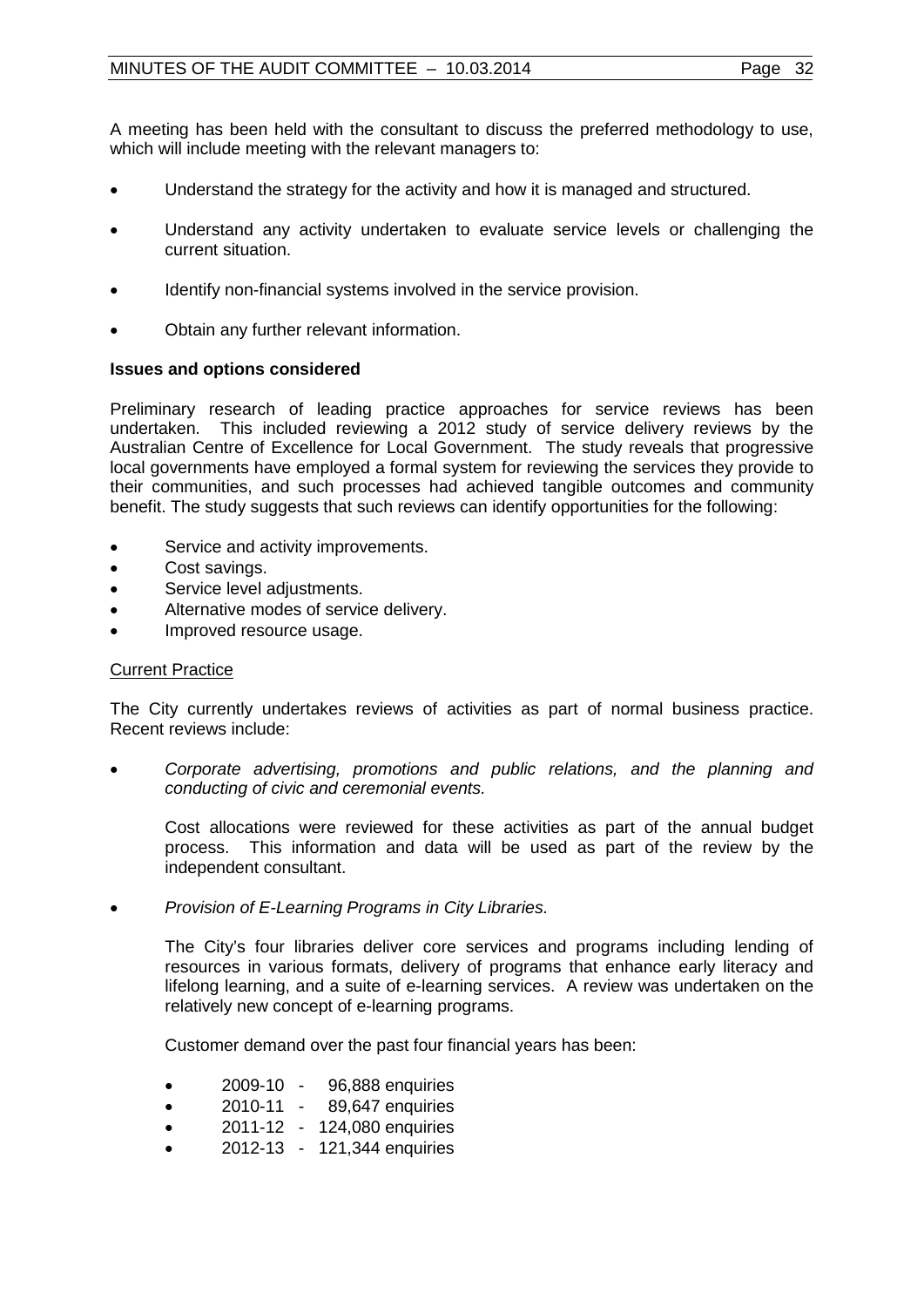The options considered for the delivery of e-learning programs within the City are:

- 1 Not deliver any e-learning programs. The result of this is that customers will struggle to access the suite of e-resources offered through the City's four Libraries. Customers will also struggle to access a variety of online mobile services such as booking hospital admissions, applying for jobs and accessing residency information. There will also potentially be an impact on the technology awareness and online literacy of customers, particularly for seniors, women and small business. This is contrary to philosophies and ambitions articulated in the recently adopted *Joondalup: Digital City* strategy.
- 2 Rely on not-for-profit organisations within the community to deliver e-learning programs. There are very limited options for this means of service delivery within the City, and it is unlikely that these not-for-profit organisations will have the capacity to assist customers to access the suite of e-resources offered through the City's Libraries.
- 3 Continue to deliver the four e-learning programs within the existing financial and staffing capacity. Libraries throughout the world are delivering e-learning programs as part of their business models.
- 4 Expand the e-learning programs offered.Appropriate business cases would be required to support such an expansion, which would need to consider customer demand, models of delivery, costing and potential for user-pays.

There is a considerable risk if the City's libraries were to cease delivering e-learning programs, particularly those that support access to library materials such as e-titles. There could also be negative community reaction as well as a potential breach of the *Agreement for the Delivery of Public Library Services* between the State and Local Governments.

This review recommended that the City continue the ongoing delivery of the suite of e-learning programs within the existing financial and staffing capacity, given the annual cost to deliver the four programs is \$6,137. The review also noted that technology is continually changing the service proposition for public libraries and that any expansion to the services that require additional resources will be the subject of business cases as part of the City's annual budgeting process.

• *Waste Operations*

The following cost efficiency savings have been identified during the annual budget process and review of services:

- Waste disposal charges the reduced landfill rate per tonne has identified a saving of \$1.6 million per annum.
- New recycling material processing contract the expression of interest process indicates the new processing rate will be significantly lower and will result in a saving of \$1.3 million per annum when the new contract is in place from January 2015. There are no risks associated with the commodity prices or operating the materials recovery facility.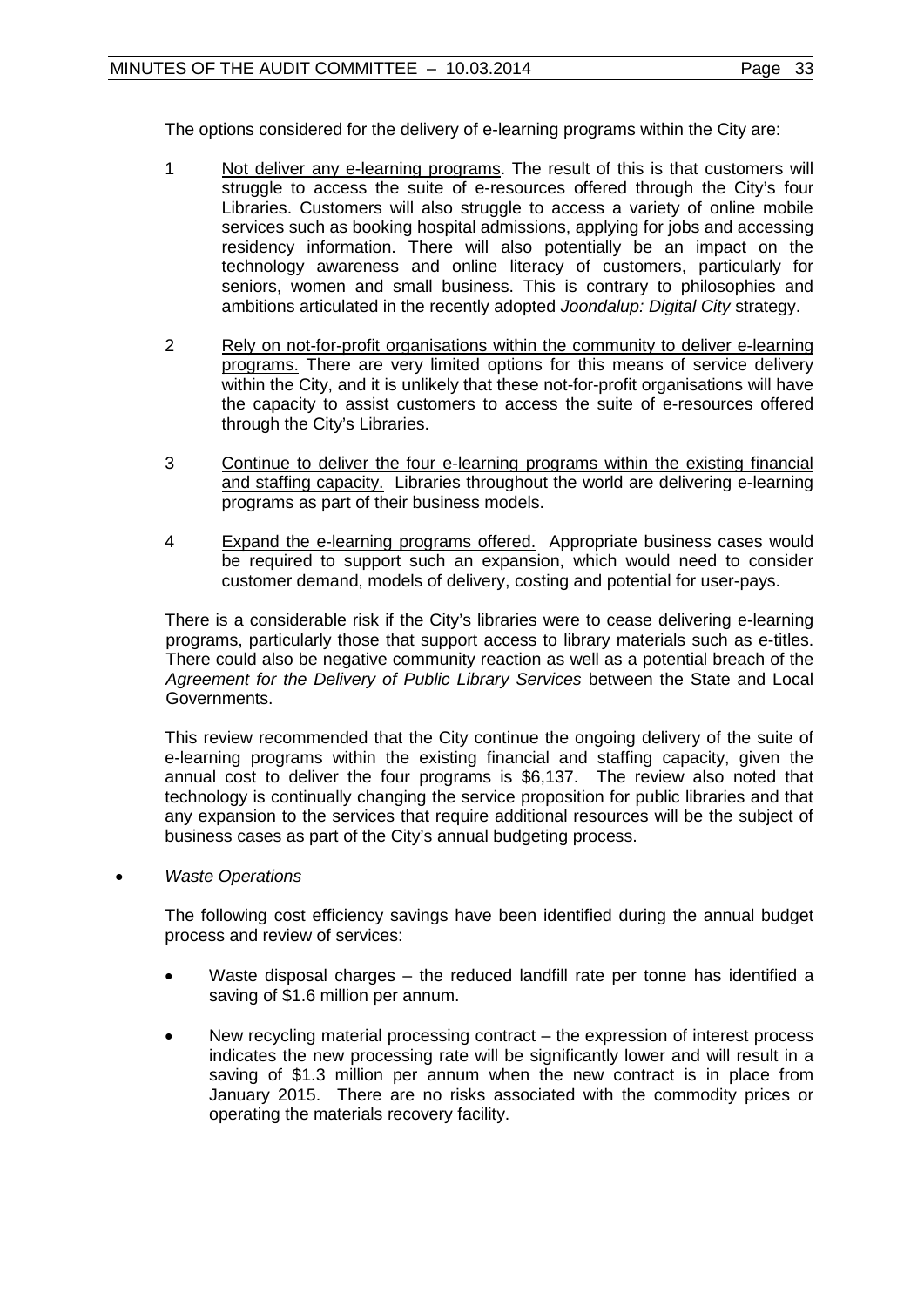- Metal recycling from bulk collection a trial has been undertaken of the precollection of metals from bulk verge collections and has shown the activity can be undertaken at \$75 per tonne compared to the bulk collection cost of \$240 per tonne. This diversion from landfill will be included in the new bulk contract and it is expected to generate savings on the contract price.
- Mattress recycling from bulk collection mattresses from bulk verge collections are now recycled at a cost of \$14, whereas they were previously included as landfill at a cost of \$25. This has identified a saving of \$25,000 during 2013-14. This diversion from landfill will be included in the new bulk contract and it is also expected to generate savings on the contract price.
- *Street Lighting Maintenance*

A new contract commenced on 1 January 2014 which contained improved management controls. Preliminary results show the service has greatly improved with better response and resolution times. The better contract management control and improved maintenance will generate savings on the contract price into the future.

• *In-house Resourcing of Electrical Expertise*

An Electrical Projects Officer position was established in July 2013 to allow the City to have in-house expertise to improve the management of electrical projects. The savings realised to date include:

- \$149,000 saving for a floodlighting project due to the change of supply specification to an alternative option.
- \$40,000 saving for the Entry Statement Project on costs for power connection.
- \$12,000 saving for a contract variation cost due to incorrect specification provided by an external design company.
- *Grant Funded Projects (Design and Supervision Costs)*

Design and supervision costs have been included in some grant funded projects, which has identified a saving of \$20,000 during 2013-14.

## **Legislation / Strategic Community Plan / policy implications**

| Legislation                     | Local Government Act 1995.                                                                         |  |
|---------------------------------|----------------------------------------------------------------------------------------------------|--|
|                                 | Local Government (Audit) Regulations 1996.                                                         |  |
| <b>Strategic Community Plan</b> |                                                                                                    |  |
| <b>Key theme</b>                | Governance and Leadership.                                                                         |  |
| <b>Objective</b>                | Corporate capacity.                                                                                |  |
| <b>Strategic initiative</b>     | Continuously strive to improve performance and service<br>delivery across all corporate functions. |  |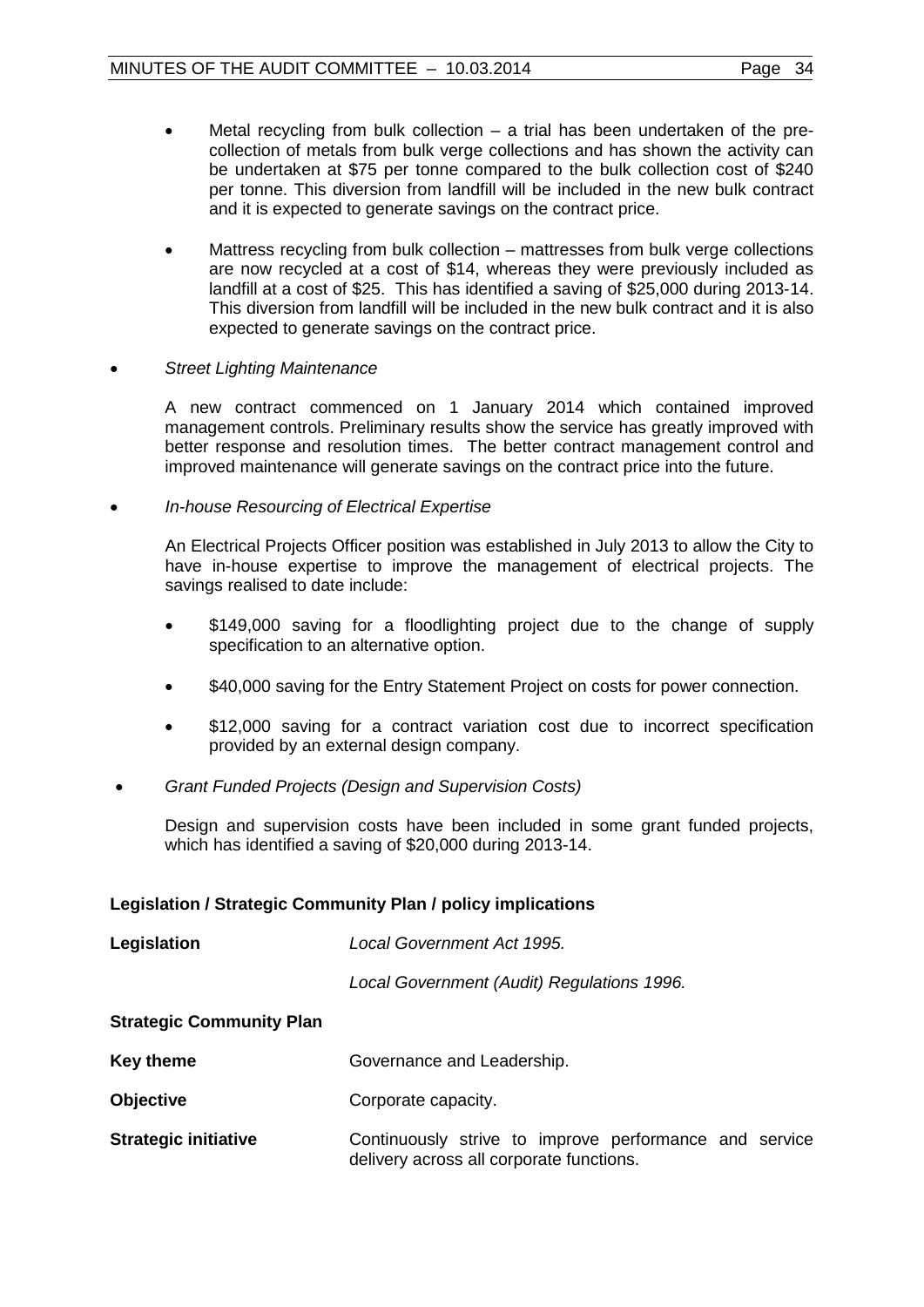## **Risk management considerations**

The review of the City's activities will ensure the effective and efficient allocation of resources and service levels. Cost efficiency targets are essential to ensure the City's *20 Year Strategic Financial Plan* and *Strategic Community Plan* is achievable.

## **Financial/budget implications**

The cost to undertake the first five external reviews is \$48,125.

## **Regional significance**

Not applicable.

## **Sustainability implications**

Not applicable.

## **Consultation**

Not applicable.

## **COMMENT**

By undertaking this revised program of cost efficiency and service reviews it is expected that the following outcomes can be achieved:

- Service and activity improvements.
- Assisting longer-term financial sustainability.
- Ensuring value for money and operational efficiency.
- Service level adjustments.
- Considering alternative modes of service delivery.
- Improved utilisation of available resources.

It is also important to note that when introducing, adjusting or increasing service levels or programs, a cost benefit analysis must be undertaken to determine whether the identified return on investment is realised.

## **VOTING REQUIREMENTS**

Simple Majority.

**MOVED Cr Norman, SECONDED Cr Amphlett that the Audit Committee NOTES this report outlining the activities undertaken relating to cost efficiency and service reviews.**

## **The Motion was Put and CARRIED (6/0) CARRIED (6/0)**

**In favour of the Motion:** Crs McLean, Amphlett, Corr, Norman, Ritchie and Taylor.

## *Appendix 4 refers*

*[To access this attachment on electronic document, click here: Attach4AUDIT100314.pdf](Attach4AUDIT100314.pdf)*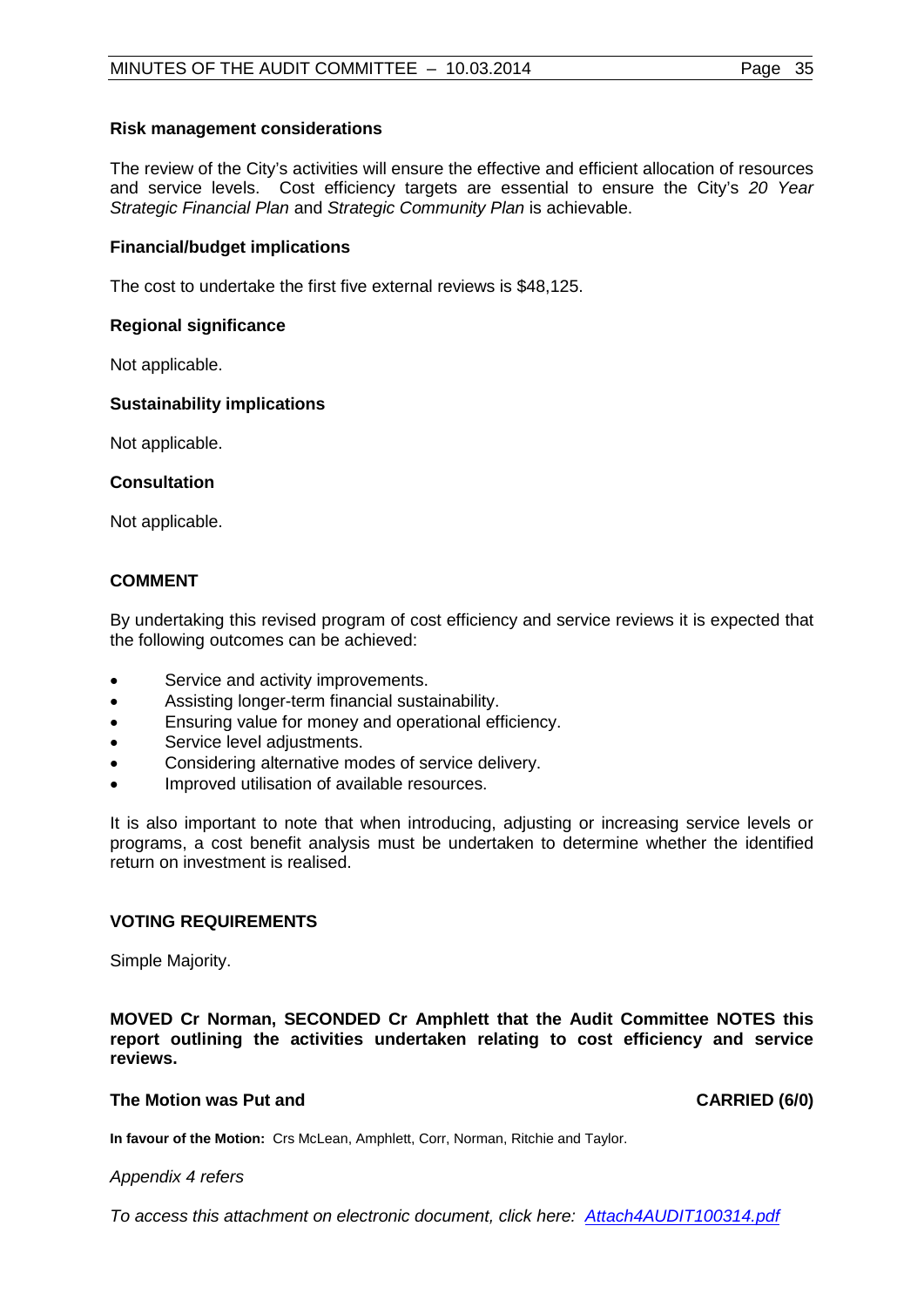| <b>Name/Position</b>      | Mr Garry Hunt, Chief Executive Officer.                       |
|---------------------------|---------------------------------------------------------------|
| Item No/Subject           | Item 8 - Confidential - Chief Executive Officer's Credit Card |
|                           | Expenditure for the quarter ended 31 December 2013.           |
| <b>Nature of interest</b> | Interest that may affect impartiality.                        |
| <b>Extent of Interest</b> | The Chief Executive Officer is the card holder.               |

#### **Disclosure of interest that may affect impartiality**

## <span id="page-35-0"></span>**ITEM 8 CONFIDENTIAL REPORT - CHIEF EXECUTIVE OFFICER'S CREDIT CARD EXPENDITURE FOR THE QUARTER ENDED 31 DECEMBER 2013**

| <b>WARD</b>                           | All                                       |                                                                                                                     |
|---------------------------------------|-------------------------------------------|---------------------------------------------------------------------------------------------------------------------|
| <b>RESPONSIBLE</b><br><b>DIRECTOR</b> | Mr Mike Tidy<br><b>Corporate Services</b> |                                                                                                                     |
| <b>FILE NUMBER</b>                    | 09882, 101515                             |                                                                                                                     |
| <b>ATTACHMENTS</b>                    |                                           | Attachment 1 Chief Executive Officer's Credit Card<br>Ended<br>Expenditure – Quarter<br>31 December 2013            |
|                                       |                                           | (Please Note: This attachment is confidential and will<br>appear in the official Minute Book only)                  |
| <b>AUTHORITY / DISCRETION</b>         | Council (that is for 'noting')            | Information - Includes items provided to Council for<br>information purposes only that do not require a decision of |
|                                       |                                           |                                                                                                                     |

This report is confidential in accordance with Section 5.23(2)(a) of the *Local Government Act 1995*, which also permits the meeting to be closed to the public for business relating to the following:

*a matter affecting an employee.*

A full report was provided to Elected Members under separate cover. The report is not for publication.

**MOVED Cr Amphlett, SECONDED Cr Ritchie that the Audit Committee NOTES the report on the corporate credit card usage of the Chief Executive Officer for the quarter ended 31 December 2013 forming Attachment 1 to this Report.**

#### The Motion was Put and **CARRIED** (6/0)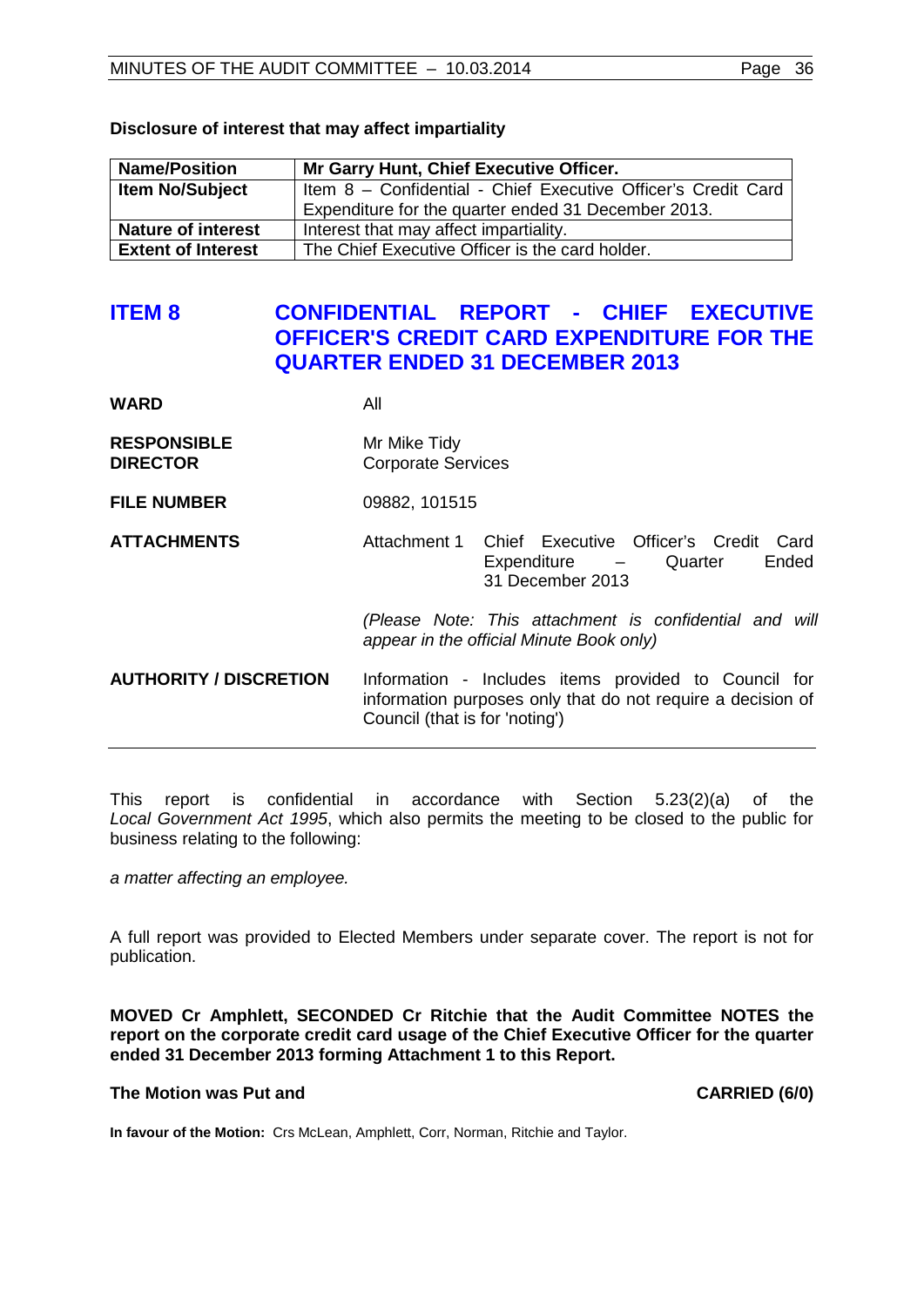## <span id="page-36-0"></span>**ITEM 9 CONFIDENTIAL - FOLLOW-UP AUDIT REPORT ON NON-COMPLIANCE IN CITY'S PROCUREMENT PRACTICES**

| <b>WARD</b>                           | All                                                                                                                                                    |
|---------------------------------------|--------------------------------------------------------------------------------------------------------------------------------------------------------|
| <b>RESPONSIBLE</b><br><b>DIRECTOR</b> | Mr Garry Hunt<br>Office of the CEO                                                                                                                     |
| <b>FILE NUMBER</b>                    | 89528, 101515                                                                                                                                          |
| <b>ATTACHMENT</b>                     | Attachment 1<br><b>Follow Up Audit Report</b>                                                                                                          |
|                                       | (Please Note: This attachment is confidential and will<br>appear in the official Minute Book only)                                                     |
| <b>AUTHORITY / DISCRETION</b>         | Information - includes items provided to Council for<br>information purposes only that do not require a decision of<br>Council (that is for 'noting'). |

This report is confidential in accordance with Section  $5.23(2)(f)(i)$  of the *Local Government Act 1995*, which also permits the meeting to be closed to the public for business relating to the following:

- *(f) A matter that if disclosed, could be reasonably expected to —*
	- *(i) impair the effectiveness of any lawful method or procedure for preventing, detecting, investigating or dealing with any contravention or possible contravention of the law;*

A full report was provided to Elected Members under separate cover. The report is not for publication.

**MOVED Cr Amphlett, SECONDED Cr Ritchie that the Audit Committee NOTES the consultant's report on the follow-up actions in response to the consultant's recommendations on purchasing compliance forming Attachment 1 to this Report.**

#### **The Motion was Put and CARRIED (6/0) CARRIED (6/0)**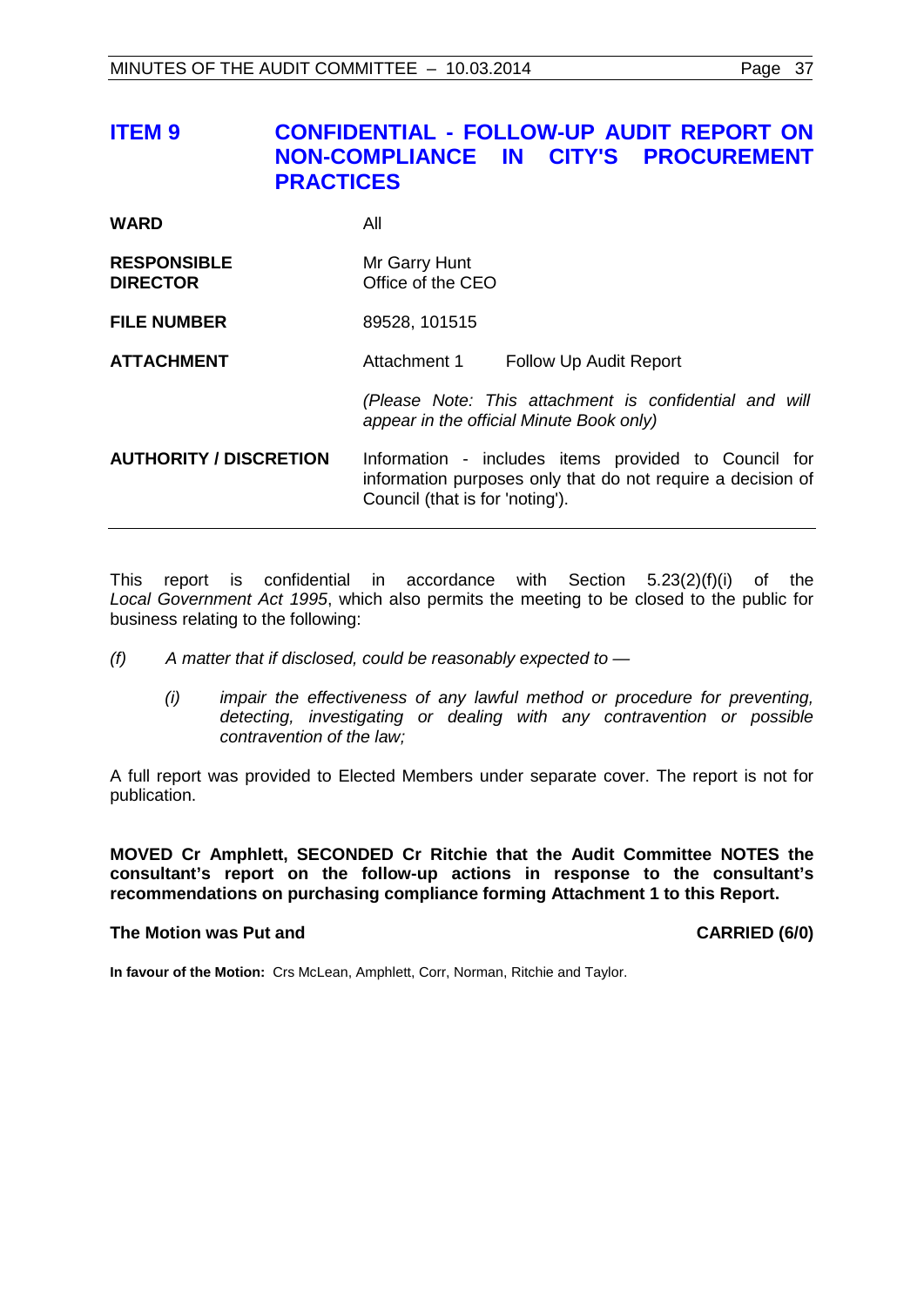## <span id="page-37-0"></span>**ITEM 10 CONFIDENTIAL - LOCAL GOVERNMENT PROCUREMENT AUDIT**

**WARD** All **RESPONSIBLE** Mr Garry Hunt<br> **DIRECTOR** Office of the C **Diffice of the CEO FILE NUMBER** 25586, 101515 **ATTACHMENTS** Attachment 1 Local Government Authority Procurement Audit – City of Joondalup *(Please Note: This attachment is confidential and will appear in the official Minute Book only)* **AUTHORITY / DISCRETION** Information - includes items provided to Council for information purposes only that do not require a decision of Council (that is for 'noting').

This report is confidential in accordance with Section 5.23(2)(f)(i) of the *Local Government Act 1995*, which also permits the meeting to be closed to the public for business relating to the following:

- *(f) A matter that if disclosed, could be reasonably expected to —*
	- *(i) impair the effectiveness of any lawful method or procedure for preventing, detecting, investigating or dealing with any contravention or possible contravention of the law;*

A full report was provided to Elected Members under separate cover. The report is not for publication.

*Cr Amphlett left the room at 7.49pm and returned at 7.51pm.*

**MOVED Cr Amphlett, SECONDED Cr Norman that the Audit Committee NOTES the findings of the RSM Bird Cameron Report following the audit of the City's procurement practices initiated by the Corruption and Crime Commission, provided as Attachment 1 to this Report.**

#### The Motion was Put and **CARRIED** (6/0)